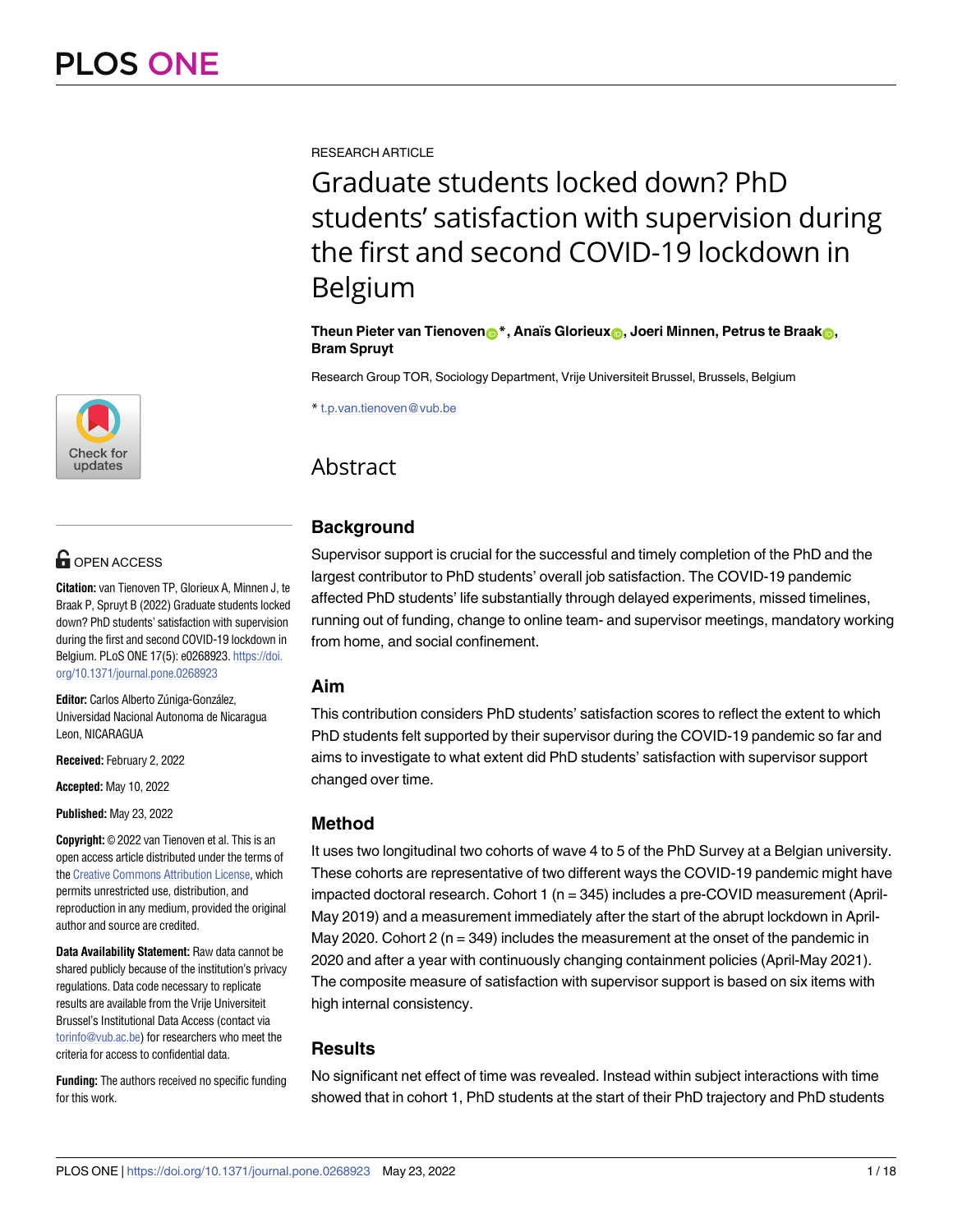<span id="page-1-0"></span>**Competing interests:** The authors have declared that no competing interests exist.

with family responsibilities reported lower supervisor satisfaction scores over time. In cohort 2, PhD students not pursuing academic careers reported lower satisfaction scores over time.

## **Conclusion**

In times of crises, special attention needs to be paid to PhD students who are extra susceptible to uncertainties because of their junior status or personal situation, and especially those PhD students for whom doctoral research is not a trajectory to position themselves in academia.

## **Introduction**

At the time the SARS-CoV-19 virus took hold of the world (early 2020), it was not clear how the COVID-19 pandemic would unfold over the years. At the onset there was an abrupt, chaotic, and very strict lockdown. Gradually, fluctuations in infections led to a varying policy of tightening and easing. Like so many others, PhD students are also confronted with the impact of the COVID-19 pandemic. This impact translates into uncertainties about being able to carry out research in the set research period, into the loss and/or digitization of the intellectual and social support of colleagues and supervisors, and into challenges of combining PhD research with impacted responsibilities in family and personal life.

Concerns about the impact of the COVID-19 pandemic are mainly vocalized in (bio)medical and sciences disciplines  $[1-5]$ . On the one hand, these disciplines rely heavily on experiments in laboratories that are not so easily postponed or on face-to-face medical investigations that could not proceed because of social distancing rules. On the other hand, these disciplines tend to have the academic tradition to write commentaries and letters to editors. Undoubtedly, PhD students in *all* academic disciplines are in precarious statutes and are faced with the uncertainties and difficulties of the COVID-19 pandemic. Similar, *all* academic disciplines will have reasons to expect a negative impact on their PhD research. Therefore, a comparison of disciplines and the different type of research that characterizes these disciplines, is recommended.

Regardless of the disciplines, supervisor support is crucial for successful completion of a PhD [[6\]](#page-16-0) and expected to be even more important in the unprecedented research environment created by the COVID-19 pandemic  $[7, 8]$  $[7, 8]$  $[7, 8]$  $[7, 8]$ . Especially because supervisor support can take away uncertainties and positively contribute to PhD students' well-being [[9](#page-16-0), [10](#page-16-0)]. For these reasons, the evaluation of supervisor support by PhD students can be considered an important indicator of how supervisors' efforts and abilities mitigate the impact of the COVID-19 pandemic.

Against that background, this contribution aims to answer the following question: to what extent did the COVID-19 pandemic impact PhD students' satisfaction with supervisor support during the abrupt onset and during a year of alternating tightening and easing of restrictions? We will use longitudinal data of two cohorts. Cohort 1 (April-May 2019 –April-May 2020) represents a pre-COVID measurement and a measurement immediately after the start of the abrupt lockdown (March-May 2020). Cohort 2 (April-May 2020 –April-May 2021) represents a measurement at the onset of the pandemic and after a year with continuously changing containment policies. Moreover, our data are conducted university wide, which allows to compare all academic disciplines.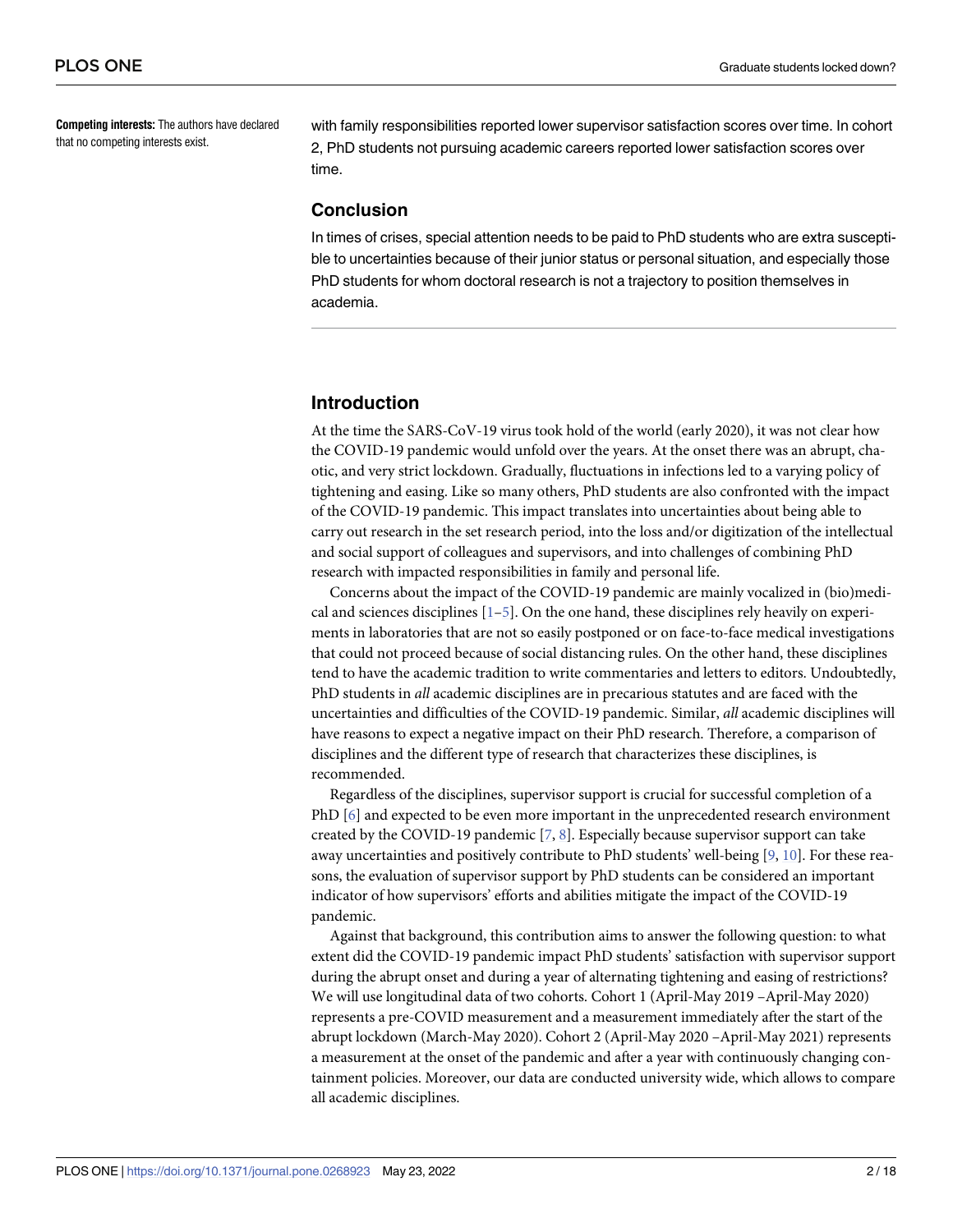## <span id="page-2-0"></span>**Background**

#### **Supervision and satisfaction among PhD students**

PhD students are assessed on their thesis, whether after an oral defence, and this process typically takes four years [[11](#page-16-0)]. During this process, the support of supervisors in terms of expertise, time, and support is essential [[12](#page-16-0)]. The pedagogical aspect of supervision plays a key role in the successful and timely completion of the PhD trajectory and is considered to be closely related to supervisors' ideas of the purpose of doing doctoral research [\[11,](#page-16-0) [13\]](#page-16-0). Training PhD students to become independent and innovative researchers happens through learning research skills, requirements, and the ability to create new ideas, whereas enabling PhD students to develop as individuals happens through motivating PhD students in frequent meetings and taking feedback on supervisory arrangements [[13](#page-16-0)].

Supervisory arrangements are said to "make or break" PhD students [\[6](#page-16-0)]. Not surprisingly, then, supervisors are the largest contributor to PhD students' overall job satisfaction [[9](#page-16-0)]. The expertise and scholarly ability, as well as the more personal supporting role of the supervisor play an important role here  $[14, 15]$  $[14, 15]$  $[14, 15]$  $[14, 15]$  $[14, 15]$ . The frequency and quality of the meetings, the encouragement, support, and feedback to publish, and opportunities to attend research seminars all contribute to the satisfaction of PhD students [[12](#page-16-0), [15](#page-16-0)]. However, ultimately, supervisors' supportiveness trumps supervisors' academic qualities as the main contributor to PhD students' satisfaction [\[9](#page-16-0)].

It is not entirely inconceivable that a higher degree of satisfaction with the support of their supervisor also leads to a higher degree of well-being among PhD students [\[9](#page-16-0)]. All the more so because a large-scale, international study shows that large numbers of PhD students who had experienced depression and/or anxiety disagreed with statements about sufficient support from their supervisors [[10](#page-16-0)]. Moreover, disagreement about or disruptions in supervisory arrangements cannot be ruled out [[16](#page-16-0)]. In fact, common disagreements relate to supervisors not being involved in research decisions and PhD students judging supervisors not being upto-date and providing dubious advice [[17](#page-16-0)]. Disruptions in the relationship between supervisors and PhD students often relate to the duality in supervision situation because the tutoring relation and the supportive, more personal relation may interact negatively [[18](#page-16-0)]. In addition, the COVID-19 pandemic forced universities to accelerate the implementation of a digital learning environment which implied additional challenges for establishing and maintaining dependency relations [[19](#page-16-0)]. Digital competences [[20](#page-16-0)], the quality of the digital leaning environment, and the engagement to this environment [[21](#page-16-0)] will add to the complexity of supervisor arrangements. A 'match' between PhD students and supervisors in both the personal and academic relationship is crucial for completion rates and increased PhD students' satisfaction [\[22\]](#page-16-0).

### **The impact of the COVID-19 pandemic**

The precariousness of this balance between expected and obtained support from supervisors, between PhD students' and supervisors' professional and personal relationships, and the substantial impact this has on the successful completion of PhD research on the one hand and the well-being of PhD students on the other, was further emphasized at the onset of the COVID-19 pandemic. Numerous commentaries and editorial articles exposed the difficulties that PhD students encountered due to the pandemic: delayed experiments, missed timelines, running out of funding, change to online team- and supervisor meetings, mandatory working from home, social confinement (especially for foreign researchers), and the need for a supportive, divers and inclusive research community  $[1-5]$ . Following this call for attention to the well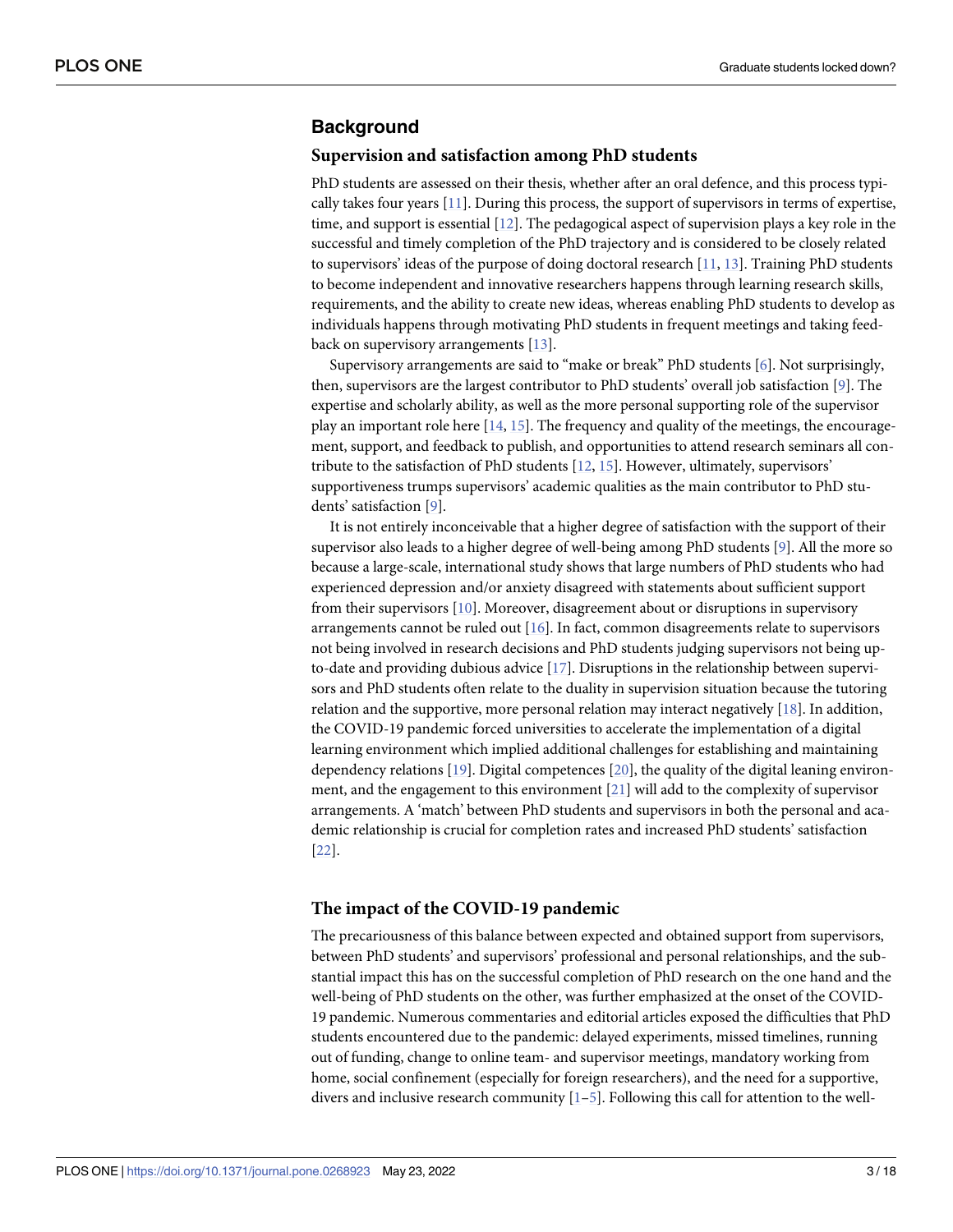<span id="page-3-0"></span>being of scientists and PhD students during the COVID-19 pandemic, several studies followed that began to explore these challenges and threats further [[7,](#page-16-0) [8,](#page-16-0) [23–28](#page-17-0)]. PhD students' worries and concerns tend to fall into three categories [[8\]](#page-16-0).

**Disruption of and changes in research activities.** The COVID-19 pandemic forces some PhD students to alter their research designs and exposes them to the risk of going in overtime in times when funding becomes more scarce  $[8]$  $[8]$ . Moreover, the COVID-19 pandemic affects research designs unequally. PhD students that planned electronic data collection or had already collected data might even benefit from the COVID-19 pandemic because it causes people to familiarize with online technology or because it left PhD students with more time to spend on writing their theses [[23](#page-17-0)]. Regarding the latter element Paula [[4](#page-16-0)], however, warns that mandatory working from home in a crisis situation that extends beyond the realm of work cannot be equated with a boost in productivity. Indeed PhD students report a decrease in productivity [[8\]](#page-16-0) and an increase in workload [[23](#page-17-0)].

**Personal concerns.** PhD students report not only being worried about the immediate as well as the long-term impact of the COVID-19 pandemic on their own health, but also on the health of friends and family [\[8](#page-16-0)]. In addition to health concerns, PhD students also report financial concerns. Indeed, research in Australia, for example, finds that the COVID-19 pandemic exacerbates the financial precarity of PhD students, with many considering quitting their research [[26](#page-17-0)]. Finally, there are concerns about maintaining social connectedness [[8\]](#page-16-0). Face-toface networking with peers facilitates support such as problem solving and personal development [\[29\]](#page-17-0). Additionally, PhD students report meeting with friends and family as a coping strategy for stress [[30\]](#page-17-0).

**Career impact.** Research on the career impact of the COVID-19 pandemic shows ambiguous results. Quantitative data from  $2<sup>nd</sup>$  and  $5<sup>th</sup>$  year PhD students, for example, report that the COVID-19 pandemic, which thoroughly shook up the academic job-market, hardly changes the career aspirations of PhD students [[25](#page-17-0)]. Contrarily, qualitative data from master students, PhD students, and postdoctoral researchers, report that PhD students are concerned about their competitiveness as a researcher and consider not pursuing a career in academia [\[8](#page-16-0)]. This ambiguity might result from different samples and methodology, but it might also relate to PhD students' motivation to conduct PhD research. PhD students motivated by a professional quest (i.e., to derive professional advantages in terms of employment prospects or working conditions) or PhD students motivated by a fundamental desire for self-actualization are less likely to have academic career aspirations compared to PhD students motivated by an intellectual quest [[31](#page-17-0)]. Additionally, this impact might be mediated by the academic discipline since, for example, medical PhD students tend to be much more motivated by career building aspirations than PhD students in sciences [[32](#page-17-0)].

The impact of the preceding elements might be twofold. On the one hand, these worries and concerns contribute to PhD students' stress levels, which are usually already high [[30](#page-17-0)]. On the other hand, PhD students' might expect additional support from their supervisors as a result from the COVID-19 pandemic. This expected additional support can be grouped in two categories [\[8](#page-16-0)]: understanding and empathy on the one hand and guidance and direction on the other hand. The former deals with understanding for delays, decreased productivity, and moral support to get back on track. The latter deals with the structural support such as adjusting their research plan, flexibility in timelines, and financial support.

Although the status of PhD students is sometimes considered precarious due to financial and time constraints, research reports a chasm in support for PhD students in relation to the COVID-19 pandemic [\[7\]](#page-16-0). One group reports unchanged support–a few even report improved support –and the other group reports worsened support. Surprisingly, these groups do not differ significantly by gender, living situation or year of their PhD trajectory. However, the group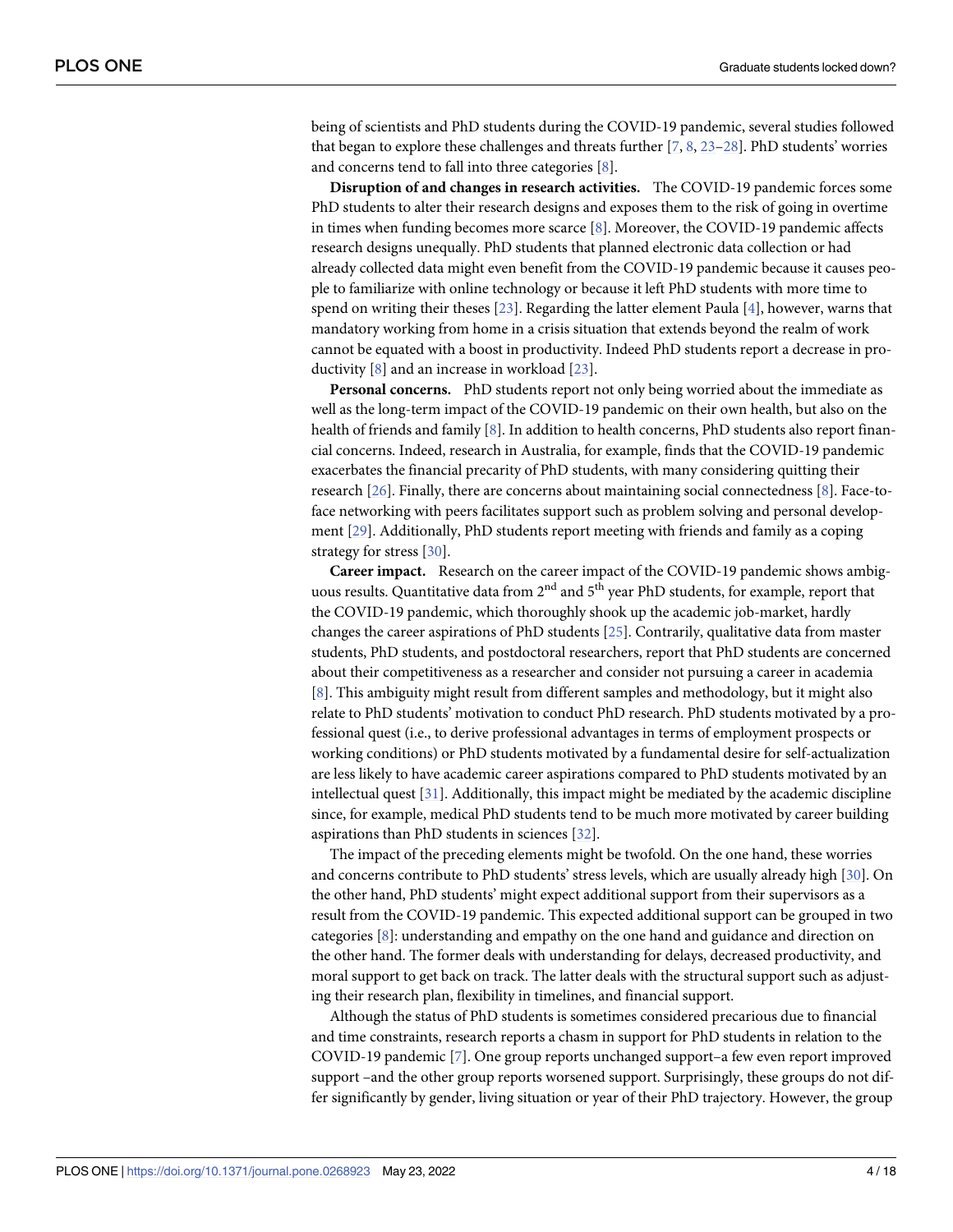that reports worsened support is characterized by significantly larger shares of PhD students that saw a decrease in the frequency of supervision, that did not meet with their supervisor in person, that also witnessed a decrease in supervision via email messages, and that did not receive help from their supervisor to cope with COVID-related restrictions during the pandemic [\[7\]](#page-16-0).

### **The case of PhD students in Belgium**

This study contributes to the growing body of knowledge on the impact of the COVID-19 pandemic on well-being of PhD students in a unique way. We will analyse PhD students' satisfaction with supervisor support in two cohorts that are representative of two different ways the COVID-19 pandemic might have impacted doctoral research.

The first cohort concerns PhD students that were conducting doctoral research in April-May 2019 and in April-May 2020. This cohort was confronted very abruptly with a strict lockdown imposed by the Belgian Federal Government, and which reached its height on 18 March 2020 with the complete closure of schools and borders for non-essential travel. Social contacts had to be limited as much as possible and 'contact bubbles' were imposed. In no time universities switched to 'code red' which lasted until the end of the academic year (mid-July 2020). For many PhD students code red meant mandatory working from home, closure of all on campus facilities, and online contacts with supervisors and colleagues. Additionally, data collections had to be interrupted, postponed, or redesigned, because face-to-face interactions were not possible and laboratory use was scaled down to take into account social distancing regulations. Conferences, workshops, and other courses were cancelled or entirely took place online.

However, although the first lockdown was extremely disruptive for work and family life, with the summer of 2020 and the development of vaccines on the horizon, hope arose that this lockdown was a one-off. From July 2020 onwards, almost all restrictions were eased and the academic year of 2020–2021 started with hope.

This turned out to be a vain hope. From October 2020 onwards, the number of cases that tested positive for the SARS-CoV-19 virus started to rise again. The school autumn break was extended until mid-November and new restrictions were put in place. The second cohort represents PhD students that were conducting doctoral research in April-May 2020 and in April-May 2021. After facing a sudden lockdown, this cohort is characterized by an academic year that alternated between 'code orange' and 'code red' with varying restrictions on the number of days allowed to return to the workplace, the number of colleagues allowed to meet in person or to operate in laboratories, the possibilities to provide onsite, hybrid, or online teaching, and the partial opening of campus life. In other words, the shock effect of the first lockdown turned into a yearlong period of uncertainty, unpredictability, and great stress on the mental resilience of PhD students.

#### **Expectations**

Based on the existing literature and the particularities concerning the way the pandemic evolved, we hypothesize that the first lockdown in 2020 has a substantial negative effect on PhD students' satisfaction with supervisor support when compared to 2019 (**H1a)**. The lockdown of 2020 was unprecedented and both PhD students and supervisors not only had to cope with changes in the modus operandi of supervision and research plans, but also with the challenges of personal situations. We consider the difference between satisfaction scores of 2019 and 2020 to reflect the extent to which PhD students felt supported during these abrupt events. We hypothesize that the second lockdown of 2021 has a less substantial negative effect on PhD students' satisfaction with supervisor support when compared to 2020 (**H1b**). Although it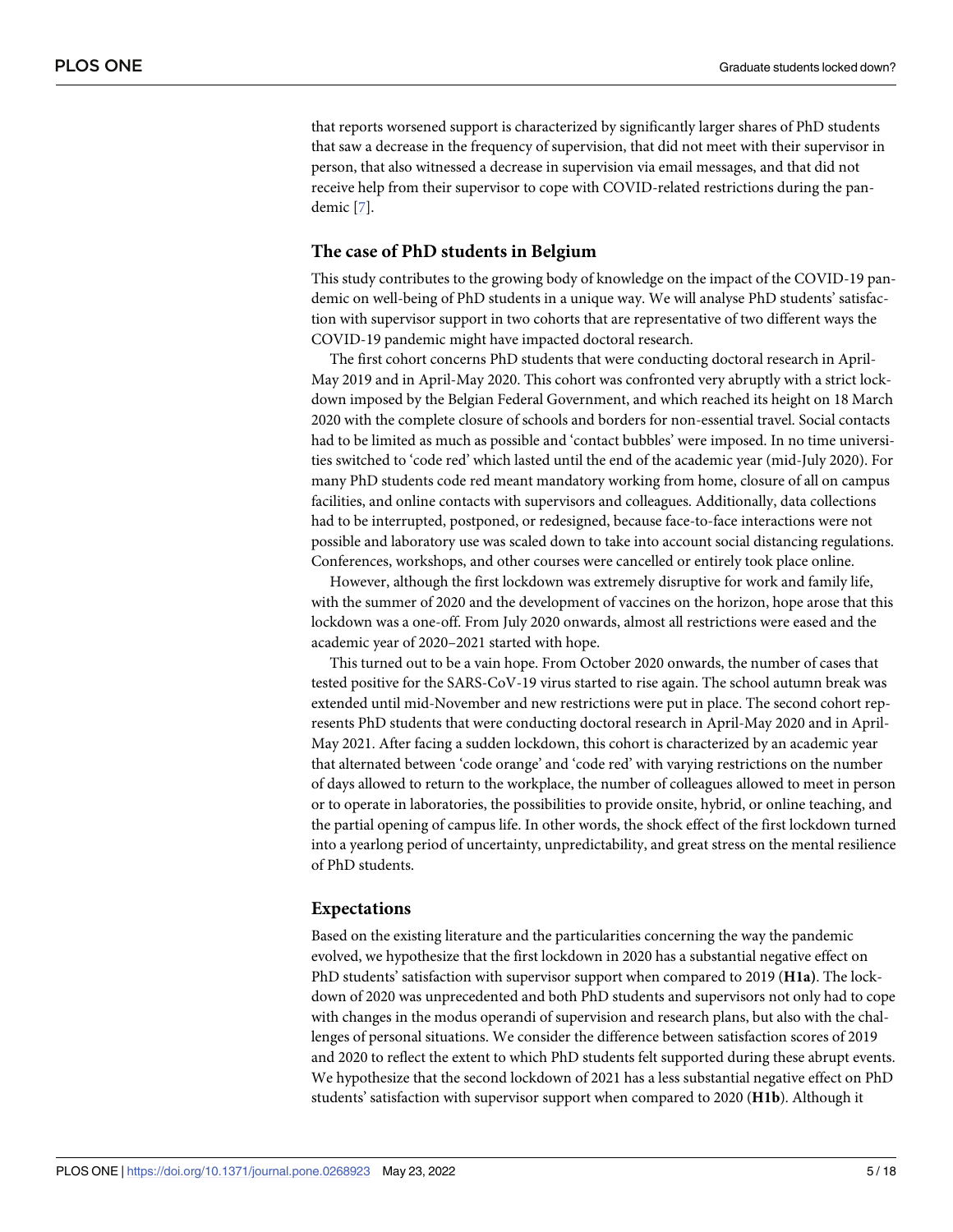<span id="page-5-0"></span>remained a year of relaxation and tightening of measures to combat the COVID-19 pandemic, the chaotic nature of the first lockdown will have partly given way to acquiesce in the situation, however disruptive it still has been. As such, we consider the satisfaction scores of 2021 to reflect the extent to which PhD students felt supported during the academic year full of uncertainties.

In addition to the hypothesized shift in PhD students' satisfaction scores, we expect certain characteristics to have an additional direct or indirect influence on conducting doctoral research and which can therefore be a reason to expect (even) more support from supervisors.

**Discipline.** The type of doctoral research and especially, the collection of research data, may vary across disciplines, which, in turn, may have been impacted differently by the consequences of the COVID-19 pandemic. It is plausible that PhD students expect (extra) support from supervisors in solving these research related problems and in adapting their research plan and are therefore stricter in their assessment of the support they received from their supervisor. However, we expect little variation between the faculties, precisely because each department has its own problems when doing doctoral research during the COVID-19 pandemic (**H2**). Additionally, pre-COVID-19 research shows that different elements of supervisory might cancel each other out in an overall satisfaction score. Indeed, PhD students in humanities and social sciences tend to put more value on academic advising and a personal touch, whereas PhD students in biological and physical sciences strongly assess not being used as cheap labour and, together with their peers in social sciences, put more value on career development [\[15\]](#page-16-0).

**Phase of doctoral research.** PhD students that are in the finalizing phase of their doctoral research are much more likely to know the ins and outs of academia than PhD students that just started. The latter might not only need more intellectual support to get their research started, but also more administrative support to find their way. In the absence of colleagues due to mandatory working from home or alternating days at work, these PhD students might expect (extra) support from supervisors. Similarly, PhD students that are in the executing phase of their doctoral research (i.e., collecting data) face several uncertainties and thus, might also expect (extra) support from supervisors. Although one study does not report differences based on year of research [[7](#page-16-0)], another study makes notion that PhD students in their post-data collection phase might have less concerns [\[23\]](#page-17-0). Therefore, we hypothesize that the expectancy of (extra) support results in a stricter assessment of satisfaction with this support. In other words, we expect the satisfaction scores of PhD students that are not in the finalizing phase not only to be lower than their peers who are in the finalizing phase of their PhD (**H3a**) but also to decrease more over time (**H3b**).

**Career aspirations and motivations.** Motivations to embark on a PhD trajectory vary and relate to different career aspirations [\[31\]](#page-17-0), which in turn may be impacted differently by the COVID-19 pandemic [[8,](#page-16-0) [25\]](#page-17-0). We expect that students who are motivated by an intellectual quest and aspire an academic career will be more focused on contributing to the academic community and outperforming their peers. For them, not only is the PhD itself important, but also getting published, visiting conferences, and other activities that will create valuable academic resume. We expect these PhD students to be affected most and thus to expect more support and to assess this support stricter, which will result in a decrease of satisfaction scores over time (**H4**).

**Living situation.** The different living situations of PhD students are impacted differently by the COVID-19 restrictions. PhD students that live alone face the consequences of social isolation due to restrictions that limit social contact, whereas PhD students living with children face the challenging consequence of combining working from home with family life that, mainly due to school closures, was completely withdrawn into the domestic sphere too.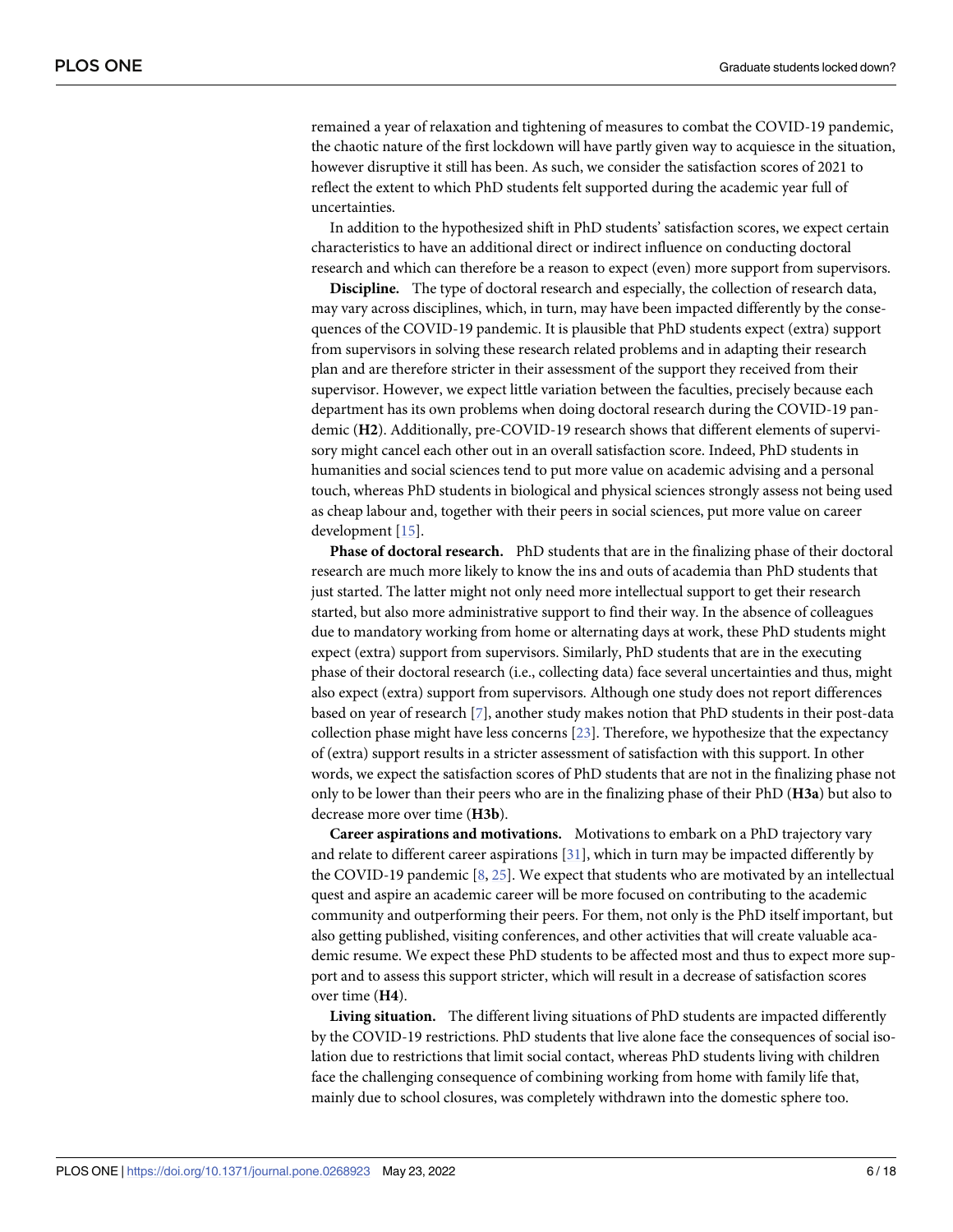<span id="page-6-0"></span>Expectations for supervisor support may change depending on the extent to which the family context is affected by the COVID-19 restrictions. In line with earlier findings [[8](#page-16-0)], we therefore expect the score of satisfaction with supervisor support not only to vary between PhD students in different living situations (**H5a**), but also that the change in score over time is stronger for PhD students that live with children or in other living situations compared to PhD students that live with a partner only (**H5b**).

**Nationality.** The social restrictions due to the COVID-19 pandemic, such as shutting down campus life, the very restrictive conditions under which it is possible to meet with friends or family and the ban on non-essential travel abroad, have an impact on the social supportive network of PhD students. We consider foreign PhD students to be extra vulnerable for these consequences that, in turn, might have repercussions on doing doctoral research and result in the need for (extra) support and understanding from supervisors. In line with earlier expressed concerns [[3](#page-16-0)], we therefore expect foreign PhD students' assessment of supervisor support to be stricter and thus lead to a decrease in satisfaction scores over time (**H6**).

**Gender.** Pre-COVID-19, more female than male PhD students reported higher levels of anxiety and depression [\[30\]](#page-17-0) and more stress [\[33\]](#page-17-0). During the COVID-19 pandemic women, and especially women with caregiving responsibilities, start to publish less [[28](#page-17-0)] and, out of necessity, have to prioritize their time in ways that are unfavorable for their future careers [\[27\]](#page-17-0). Although research did not report a difference in the share of women that reported worsened supervisor support compared to those whose support remained unchanged [[7](#page-16-0)], we do expect women's assessment of supervisor support to be stricter and thus lead to a stronger decrease in satisfaction scores over time when compared to their male counterparts (**H7**).

## **Data & method**

This study relies on data from the PhD Survey of the Vrije Universiteit Brussel (VUB). The VUB is located in the Brussels Capital Region, which is both part of the French and Flemish Community of Belgium. The registration of these language communities in the Belgian Constitution in 1970 implied the establishment of so-called cultural communities that are given the power to regulate language use regarding, for example, education. As a result, the VUB has been legally and officially recognised as the Dutch-speaking university in Brussels alongside the French-speaking university since 1970, but both universities have their joint origin in the French speaking Université Libre de Bruxelles that was founded in 1834.

In the academic year 2019–2020 just over 19,000 students were enrolled in 149 study programmes of which one third is taught in English. About 10% of enrolled students are enrolled in PhD programmes. The general admission requirements to conduct doctoral research at the VUB (and any other Flemish university) include possession of a recognized master's degree, the need of a supervisor, and the need of funding. PhD students in Belgium can rely on different funding opportunities, such as general or themed scholarships from (inter)national funding institutions (e.g., the national research council), research funding from a research project or multiple research projects in the name of the supervisor, or by combining PhD research with a position as teaching assistant.

PhD students enrol in the compulsory Doctoral Training Programme which facilitates PhD students with the possibility to develop their (research) skills through, for example, courses, seminars, workshops, and career coaching. There are three different doctoral schools under which all faculties are divided. The *Doctoral School of Natural Sciences and (Bioscience) Engineering* (NSE) includes the Faculty of Engineering Sciences and the Faculty of Sciences & Biosciences engineering. The *Doctoral School of Human Sciences* (DSh) includes the Faculty of Social Sciences & Solvay Business School, the Faculty of Arts & Philosophy, the Faculty of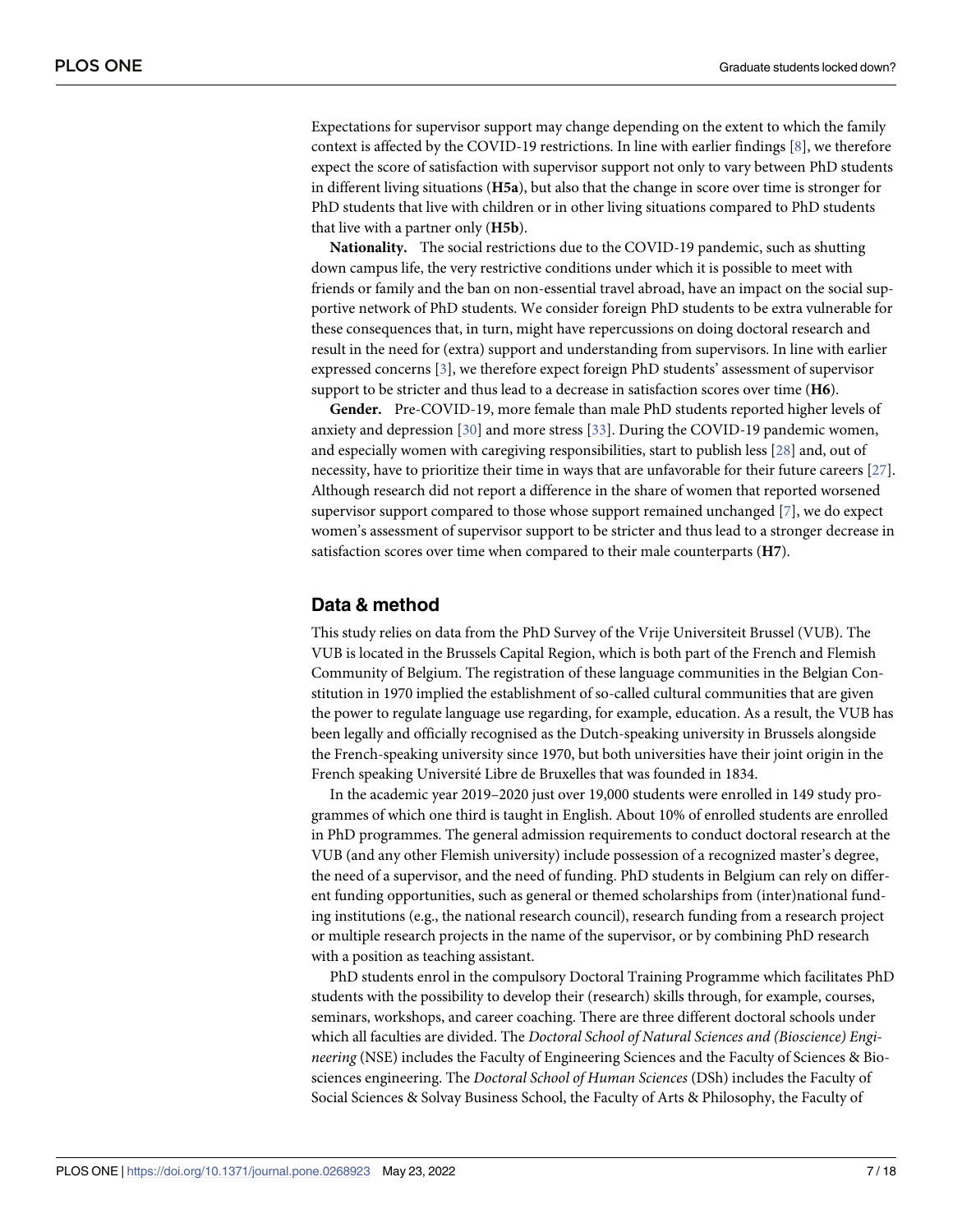<span id="page-7-0"></span>Psychology & Educational Science, and the Faculty of Law & Criminology. The *Doctoral School of Life Science and Medicine* (LSM) includes the Faculty of Medical Sciences & Pharmacy and the Faculty of Physical education & Physiotherapy.

Doctoral research typically lasts for four years and ends with a successful oral defense of the thesis.

#### **PhD survey**

In the empirical part of the study, we rely on data from the PhD Survey. This annual survey is commissioned by the Research, Training & Development Office (RTDO) at the VUB and conducted by the Research Group TOR (Tempus Omnia Revelat) at the same university. The PhD Survey serves as a monitor-instrument to evaluate the support provided to PhD students by RTDO and at the same time monitor aspects of well-being and job satisfaction of PhD students.

A pilot of the PhD Survey among a limited number of faculties took place in the springtime of 2017 (wave 0). Since 2018 onwards, the PhD Survey is being conducted university wide and the 4th wave has been completed in 2021. The PhD Survey is longitudinal in its design since it aims to follow PhD students throughout their PhD trajectory, which typically lasts four years. Attrition can be attributed to PhD students quitting or successfully finishing their PhD, or non-response to one or more waves. For privacy reasons we have no access to administrative data that would enable to distinguish between these different types of attrition. Influx is natural and based on the number of new PhD students registered at the VUB on the 1<sup>st</sup> of January preceding the launch of the next wave. Typically, PhD Students start in October or November, but it is possible to start at any time of the academic year.

The PhD Survey exists of a single online questionnaire that is hosted on the data collection platform MOTUS and accessible through the MOTUS web application [[34](#page-17-0)]. The PhD Survey generally takes place in the last two weeks of April and the whole month of May. PhD students across all faculties receive an email with login credentials to participate in the survey. Up to two reminders are sent, eight and 20 days after the day of initial invitation. Additionally, the PhD Survey is advertised in the monthly PhD newsletter in the months preceding the PhD Survey and, between reminders, group emails are sent at the faculty level.

Based on the rules of the own institution at the time of PhD Survey waves 0 (2017) to 4 (2021), no advice from the ethics committee is required for an internal survey. Nevertheless, the PhD Survey follows common ethical aspects. PhD students were informed in the emails about the aim of the study, about how data will be used and how feedback can be obtained, and who to contact for further questions and technical support. The emails included information and links about the study's privacy statement and the general privacy statement of the software platform used to administer the survey. PhD students consented to the survey by clicking on the link in the emails and using their username and password to login to the software platform.

This contribution uses data from wave 2 held in 2019 [\[35\]](#page-17-0), wave 3 held in 2020 [\[36\]](#page-17-0) and wave 4 held in 2021 [[37](#page-17-0)]. Response rates are 44.9%, 44.3% and 42.8%, respectively, which is in line with other surveys on PhD students [\[25\]](#page-17-0). We created two cohorts. Cohort 1 exists of all PhD students that responded to both the 2019 and 2020 editions of the PhD Survey ( $n = 345$ ). This cohort represents a pre-COVID measurement (April-May 2019) and a measurement (April-May 2020) that followed immediately after the start of the abrupt lockdown that lasted from March till May 2020. Cohort 2 comprises all PhD students that responded to both the 2020 and 2021 editions of the PhD Survey (n = 349). This cohort represents a measurement at the onset of the pandemic (April-May 2020) and a measurement (April-May 2021) after a year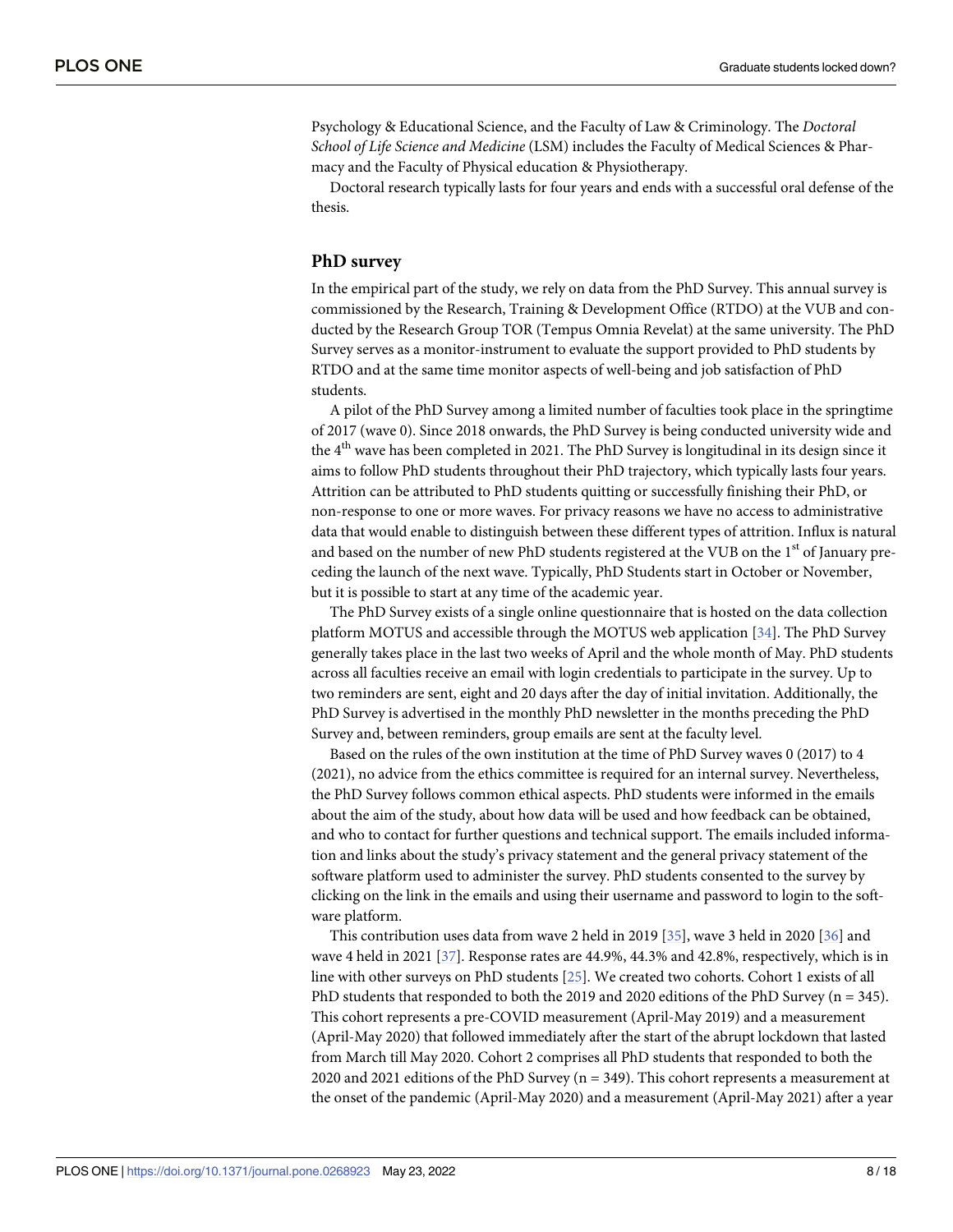with continuously changing containment policies. The construction of two cohorts is motivated by the hypothesized difference of impact from the COVID-19 pandemic and sample size maximisation. The first cohort represents PhD students that were abruptly impacted for an intense and short period. The second cohort represents PhD students whose research was impacted by a year of alternating tightening and easing of restrictions.

Although feasible, a three-wave study would only contain 167 PhD students. Moreover, due to privacy regulations, no administrative data on completion of or drop-out from the PhD trajectory is available. This makes it hard to evaluate attrition. Indeed, it cannot be known whether a PhD student is a first-year graduate in 2020 or simply did not respond to the survey of 2019.

#### **Variables**

The dependent variable is PhD students' *satisfaction with supervisor support*. Satisfaction with supervisor support is measured by six items that are rated on a 5-point Likert scale ranging from *not at all satisfied* (1) to *very satisfied* (5). The items inquire satisfaction with supervisor's involvement in the research, expertise, support, and stimulation to solve research related issues, as well as the frequency and the quality of meetings. For all waves, principal component analyses revealed one component with eigenvalues greater than one (see Table 1). The interpretation of the data was consistent with satisfaction with supervisor support the items were designed to measure. For all waves, the scale had a high level of internal consistency, as determined by Cronbach's alpha  $(0.88 < \alpha' s < 0.89)$ . Table 1 shows the component loadings, eigenvalues, and Cronbach's alphas for both cohorts. To assure equal contribution of each item to the composite measure of satisfaction with supervisor support, we construct a summation scale *T* that ranges from 0 to 10 using the following equation:

$$
T = \frac{(s_1 + s_2 + \dots + s_i) - \min(s_1 + s_2 + \dots + s_i)}{(S - 1) \times N_i} \times 10
$$
 (1)

where the total score *T* is the result of multiplying 10 by the summation of the respondent's answers *s* on all items *i* minus the minimum summation of answers *s* on all items *i*, divided by the total number of answering possibilities per item *S* minus 1 times the total number of items *Ni*. This strategy was preferred over a structural equation model analysis with equality constraints on the factor loadings for the different waves, because in the main analysis we are interested in moderation effects which can be presented in a more intuitive way with

| $Items^{\dagger}$                                         |       | Cohort 1 | Cohort 2 |       |  |
|-----------------------------------------------------------|-------|----------|----------|-------|--|
| To what extent are you satisfied with:                    | 2019  | 2020     | 2020     | 2021  |  |
| Stimulation/inspiration to solve research problems/issues | 0.774 | 0.830    | 0.849    | 0.857 |  |
| The quality of meetings                                   | 0.836 | 0.847    | 0.847    | 0.813 |  |
| The expertise she/he has on the research subject          | 0.793 | 0.799    | 0.793    | 0.777 |  |
| The support you receive in writing articles               | 0.748 | 0.758    | 0.727    | 0.809 |  |
| The frequency of meetings                                 | 0.783 | 0.781    | 0.774    | 0.780 |  |
| Involvement of your supervisor(s) in your research?       | 0.762 | 0.753    | 0.736    | 0.702 |  |
| Eigenvalue                                                | 4.84  | 4.87     | 4.84     | 4.88  |  |
| Cronbach's alpha                                          | 0.88  | 0.89     | 0.88     | 0.88  |  |

Table 1. Eigenvalue and Cronbach's alpha for component of satisfaction with supervisor support by year of PhD **survey.**

† Answering options: not at all satisfied, rather not satisfied, undecided, rather satisfied, very satisfied.

<https://doi.org/10.1371/journal.pone.0268923.t001>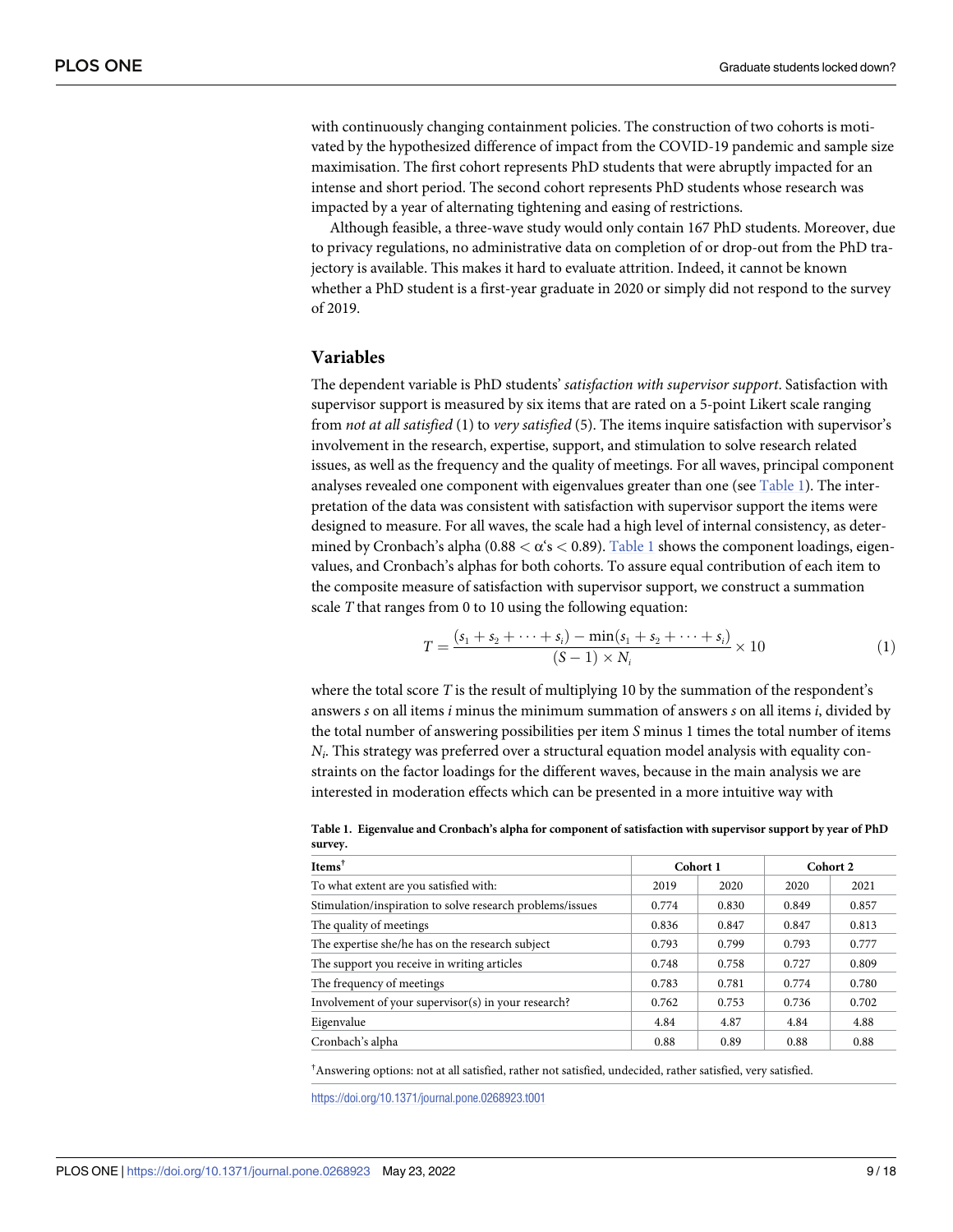<span id="page-9-0"></span>regression analysis. Moreover, the summation scales correlated very highly with the factors obtained from PCA analysis (r's *>* 0.99).

The main independent variable of interest is *time*. To assess the net effect of *time*, the statistical models control for socio-demographic characteristics of the PhD students, as well as objective and subjective characteristics of PhD students' work environment. Socio-demographic characteristics includes a dummy for *female*, a dummy for *Belgian nationality*, and *living situation* (with partner [reference category], with children, other). Note that the category 'with children' includes both PhD students who are a single parent and PhD students that form a two-parent family. The category 'other' includes PhD students that live alone, with their parents, or in student houses or other shared housing.

Characteristics of work environment include membership of *doctoral school* (Doctoral School of Natural Sciences and (Bioscience) Engineering [NSE, reference category], Doctoral School of Human Sciences [DSh], Doctoral School of Life Science and Medicine [LSM]) to measure discipline, a dummy for whether the *PhD is in the finalizing phase* (self-defined), and a dummy for *expected to work in academia*. The latter variable is used as a proxy for the more general frame of reference and motivation of PhD students [\[31\]](#page-17-0). PhD students who aim to stay in academia know that they not only have to write an excellent PhD thesis, but also (intellectually) contribute to the academic community by trying to publish several journal articles, present at important conferences, and outperform their peers.

Table 2 provides an overview of the distribution of the socio-demographic and job characteristics for both cohorts.

## **Analysis plan**

The analysis proceeds in two steps. First, we provide descriptive statistics of (the changes in) the item scores that measure satisfaction with supervisory support as well as (changes in) the means of the composite measure. The Likert-item scores are considered an ordinal

**Table 2. Distribution of the socio-demographic characteristics and job characteristics by cohort.**

| Characteristics                   |                         | Cohort 1    | Cohort 2    |  |
|-----------------------------------|-------------------------|-------------|-------------|--|
|                                   |                         | $(n = 345)$ | $(n = 349)$ |  |
| Socio-demographic characteristics |                         |             |             |  |
| Sex $(\%)$                        | Male                    | 47.7        | 45.8        |  |
|                                   | Female                  | 53.3        | 54.2        |  |
| Nationality (%)                   | Belgian                 | 47.8        | 46.2        |  |
|                                   | Non-Belgian             | 52.2        | 53.8        |  |
| Living situation (%)              | With partner            | 44.9        | 46.2        |  |
|                                   | With children           | 18.6        | 14.8        |  |
|                                   | Other                   | 36.5        | 39.0        |  |
| Job characteristics               |                         |             |             |  |
| Doctoral school (%) <sup>†</sup>  | <b>NSE</b>              | 42.6        | 40.2        |  |
|                                   | DSh                     | 35.3        | 33.0        |  |
|                                   | <b>LSM</b>              | 22.2        | 26.7        |  |
| Phase of PhD (%)                  | Not in finalizing phase | 67.5        | 70.1        |  |
|                                   | Finalizing phase        | 32.5        | 29.9        |  |
| Expect to work in academia (%)    | No                      | 67.8        | 61.6        |  |
|                                   | Yes                     | 32.2        | 38.4        |  |

† Doctoral School of Natural Sciences and (Bioscience) Engineering (NSE), Doctoral School of Human Sciences (DSh), Doctoral School of Life Science and Medicine  $(ISM)$ .

<https://doi.org/10.1371/journal.pone.0268923.t002>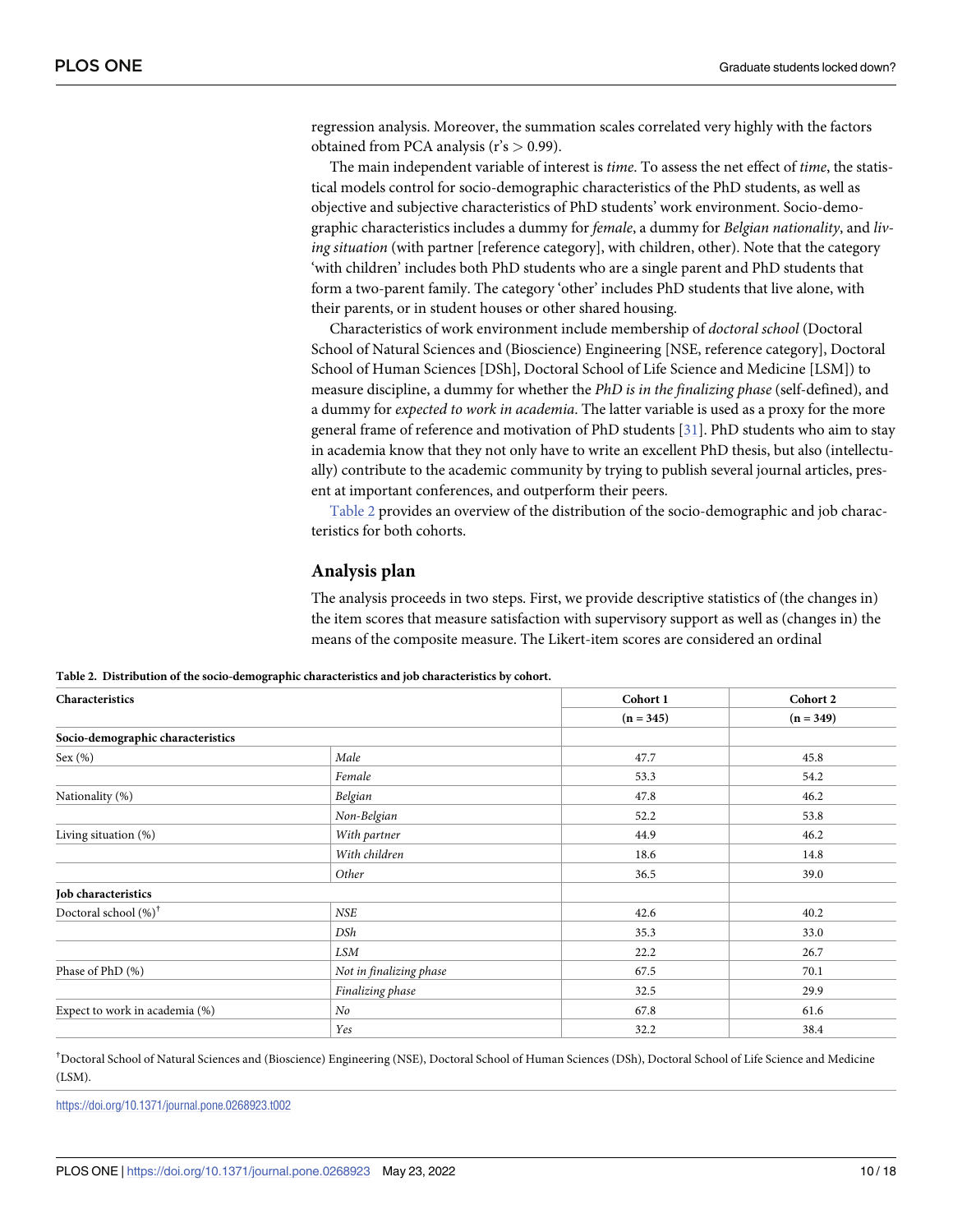<span id="page-10-0"></span>approximation of a continuous variable and therefore presented as means with a minimum of 1 and maximum of 5 [see discussions in [38,](#page-17-0) [39\]](#page-17-0). The descriptive analyses are presented for both cohorts separately and tested for statistically significant differences between groups within cohorts using paired-sample t-tests. Given the relatively small sample size, the threshold for statistical significance is set at  $\alpha = 0.10$ .

Second, we use one-way repeated measures ANOVA to assess the association between *time* and *satisfaction with supervisory support* net of socio-demographic characteristics and job characteristics. Statistical models are presented for both cohorts separately. In these models we first test for between-subject effects. Subsequently, we study the within-subject time effect. Then, we test for within-subject time interaction effects. In the final model we present all relevant between-subject and within-subject effects.

## **Results**

#### **Descriptive results**

Table 3 shows the mean scores and standard deviations for the items underlying the composite measure and the score on the composite measure for satisfaction with supervisor support. For

| Cohort 1                                                  | 2019                      | 2020                      | Diff.      | Sig.   |
|-----------------------------------------------------------|---------------------------|---------------------------|------------|--------|
| $Items^{\dagger}$                                         | mean (standard deviation) |                           |            |        |
| Stimulation/inspiration to solve research problems/issues | 3.8(1.0)                  | 3.7(1.1)                  | 0.10(1.07) | $(*)$  |
| The quality of meetings                                   | 3.9(1.0)                  | 3.8(1.1)                  | 0.04(0.94) | n.s.   |
| The expertise she/he has on the research subject          | 4.1(1.0)                  | 4.0(1.0)                  | 0.12(0.84) | $* *$  |
| The support you receive in writing articles               | 3.9(1.1)                  | 3.9(1.1)                  | 0.03(1.03) | n.s.   |
| The frequency of meetings                                 | 3.9(1.0)                  | 3.8(1.1)                  | 0.06(0.95) | n.s.   |
| Is/are your supervisor(s) involved in your research?      | 4.1(1.0)                  | 4.0(1.0)                  | 0.10(0.86) | $\ast$ |
| Composite measure <sup>#</sup>                            |                           |                           |            |        |
| Satisfaction with supervisor support                      | 7.4(2.0)                  | 7.2(2.1)                  | 0.19(1.66) | $\ast$ |
| Cohort 2                                                  | 2020                      | 2021                      | Diff.      | Sig.   |
|                                                           |                           |                           |            |        |
| Items <sup>†</sup>                                        |                           | mean (standard deviation) |            |        |
| Stimulation/inspiration to solve research problems/issues | 4.0(1.0)                  | 3.9(1.0)                  | 0.07(0.91) | n.s.   |
| The quality of meetings                                   | 4.1(1.0)                  | 4.1(1.0)                  | 0.02(0.97) | n.s.   |
| The expertise she/he has on the research subject          | 4.3(0.9)                  | 4.2(0.9)                  | 0.05(0.90) | n.s.   |
| The support you receive in writing articles               | 4.0(1.0)                  | 4.0(1.1)                  | 0.02(0.98) | n.s.   |
| The frequency of meetings                                 | 4.0(1.0)                  | 3.9(1.1)                  | 0.07(0.98) | n.s.   |
| Is/are your supervisor(s) involved in your research?      | 4.3(0.9)                  | 4.2(1.0)                  | 0.08(0.85) | $(*)$  |
| Composite measure <sup>#</sup>                            |                           |                           |            |        |

**Table 3. Descriptive results scores on items on satisfaction with supervisor support and composite measure of overall satisfaction with supervisor support by cohort and years within cohort.**

Note. |Diff.| = absolute mean difference between years. Sig. = two-sided significance of difference between years based on paired-sample t-test. Levels of significance

 $***p\leq0.001$ 

\*\* $p \le 0.01$ 

 $^*p \le 0.05$ 

 $(*)p \leq 0.10$ , n.s. not significant.

<sup>†</sup>Items can take values from 1 to 5. Higher values indicate greater degree of satisfaction.

‡ Composite measure can take values from 1 to 10. A higher value indicates a greater degree of overall satisfaction with supervisor support.

<https://doi.org/10.1371/journal.pone.0268923.t003>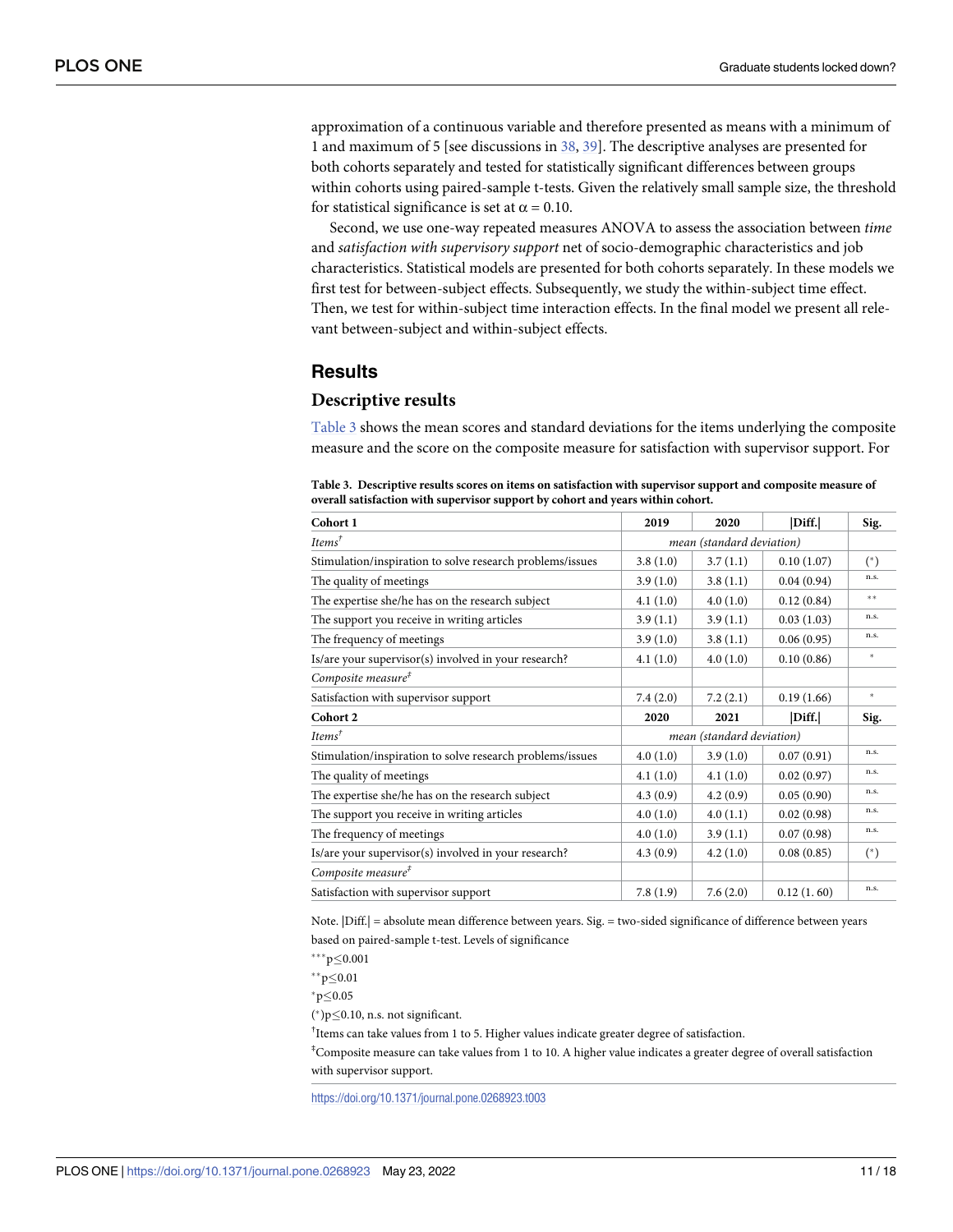<span id="page-11-0"></span>cohort 1, the mean scores for stimulation/inspiration to solve research problems/issues by the supervisor, the expertise the supervisor has on the research subject, and the extent to which the supervisor is involved in the research were significantly lower in 2020 during the first lockdown compared to 2019. The other items, albeit not significant, showed a similar tendency towards a decreased satisfaction. As a result, the mean score of the composite measure for satisfaction with supervisor support dropped significantly between 2019 and 2020 from 7.360 in 2019 to 7.171 in 2020. This provisionally confirms **H1a**.

For cohort 2, only the mean scores for the satisfaction with the involvement of the supervisor in PhD research was significantly lower in 2021 compared to 2020. Again, almost all other items, albeit not significant, showed a similar tendency towards decreased satisfaction. The mean score of the composite measure for satisfaction with supervisor support dropped between 2020 and 2021 from 7.752 to 7.634, However, this difference was not statistically significant. This provisionally confirms **H1b**. We note that the average satisfaction score for 2020 in the first cohort was substantially lower than the average satisfaction score for 2020 in the second cohort. This might be ascribed to attrition caused by a healthy worker effect [[40](#page-17-0)].

## **Multivariate results**

[Table](#page-12-0) 4 shows the results of the changes in the composite measure of satisfaction with supervisor support for cohort 1 (2019 *vs*. 2020). The partial *η* is an indication of the strength of an association and reads like a standardised regression coefficient [\[41\]](#page-17-0). Higher values reflect stronger associations. The Cohen's *d* is an indicator of the effect size and expresses how many standard deviations lie between two means. Higher values imply larger effect sizes.

Step 1 looks at the between-subject effects in the difference of satisfaction with supervisor support. This difference varied significantly by living situation. The Cohen's *d* indicates that the satisfaction with supervisor support decreased substantially for PhD students living with children and for PhD students living with a partner compared to PhD students with other living situations. PhD students that are in the finalizing phase of their PhD research were more satisfied with supervisor support than their peers that are still in the starting or executing phase of their PhD research. Step 2 reports a decrease in supervisor support over time. Step 3 shows that this time-effect was larger for PhD students living with children or with partner and for PhD students that are not in the finalizing phase of their PhD research. The absence of any associations by doctoral schools, sex, and nationality confirms **H2** and rejects **H6** and **H7** for cohort 1. There were no differences in the decrease of score of satisfaction with supervisor support between the doctoral schools, between Belgian and non-Belgian PhD students, and between men and women.

Step 4 presents the final multivariate model. The initial between-subject effects of living situation and being in the finalizing phase of PhD research and main effect for time were no longer significant. This leads us to reject **H1a** and **H3a** and **H5a**. Instead, satisfaction with supervisor scores differed within categories of living situations and phase of PhD research over time. **H5b** is partially confirmed. PhD students living with children were significantly less satisfied with support from their supervisor. However, it was not the PhD students in other living situations but the PhD students living with a partner that were significantly less satisfied with support from their supervisor. **H3b** is also confirmed. PhD students that are not in the finalizing phase of their PhD research were significantly less satisfied with support from their supervisor. Keeping constant variations over time within living situation and phase of PhD research led to a highly significant and substantial effect of the expectancy to work in academia. PhD students that expect to work in academia reported a smaller decrease in their satisfaction with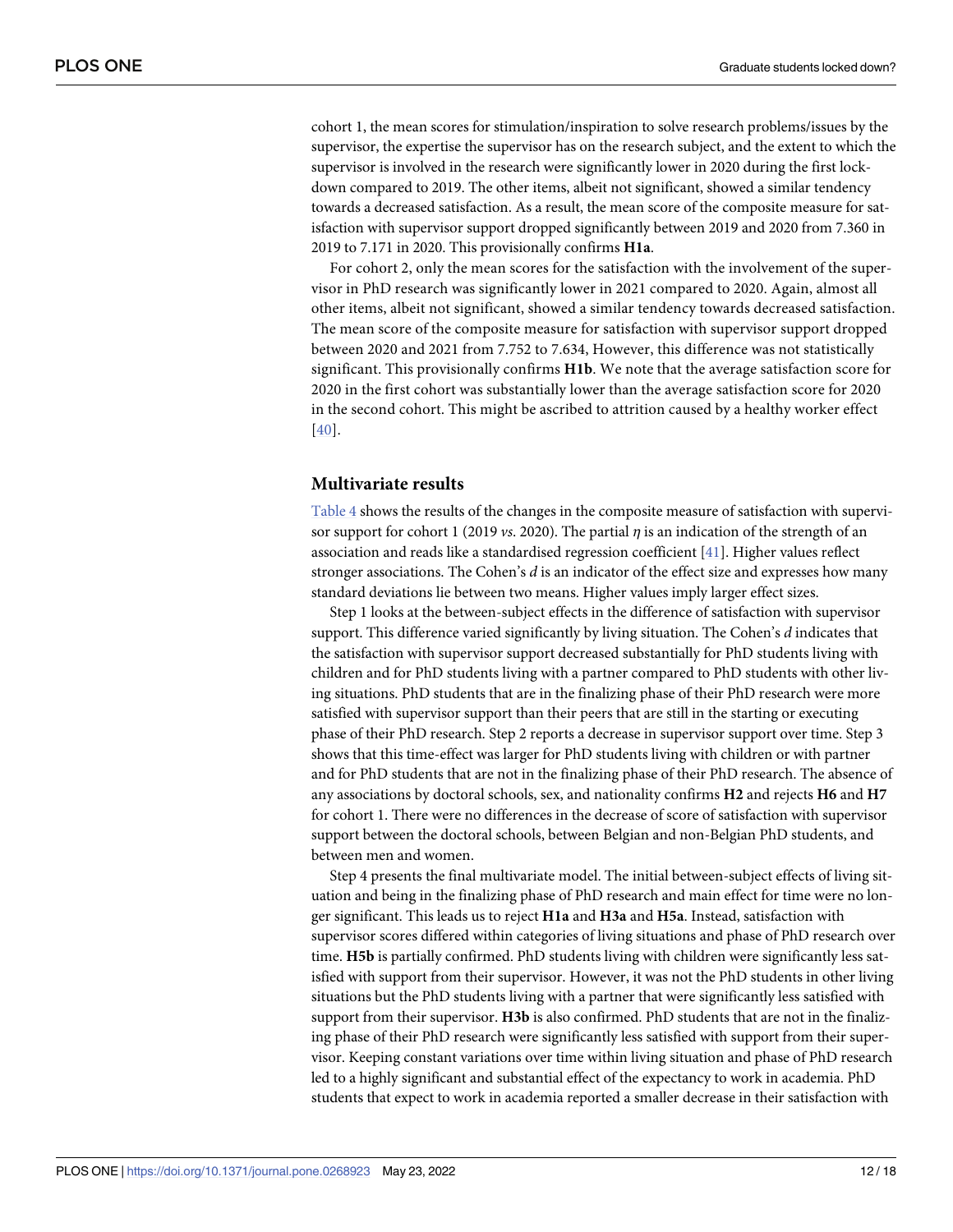|                                        | Step $1^{\dagger}$ |                | Step $2^{\dagger}$ |           | Step 3 <sup>†</sup> |        |           | Step $4^{\ddagger}$ |       |           |                |        |
|----------------------------------------|--------------------|----------------|--------------------|-----------|---------------------|--------|-----------|---------------------|-------|-----------|----------------|--------|
|                                        | Cohen's $d$        | Partial $\eta$ | Sig.               | Cohen's d | Partial $\eta$      | Sig.   | Cohen's d | Partial $\eta$      | Sig.  | Cohen's d | Partial $\eta$ | Sig.   |
| Between-subjects effects               |                    |                |                    |           |                     |        |           |                     |       |           |                |        |
| Living situation (ref. alone)          |                    | 0.122          | $(*)$              |           |                     |        |           |                     |       |           | 0.088          | n.s.   |
| With children                          | $-0.311$           |                |                    |           |                     |        |           |                     |       | $-0.115$  |                |        |
| With partner only                      | $-0.228$           |                |                    |           |                     |        |           |                     |       | $-0.127$  |                |        |
| PhD in finalizing phase (ref. no)      |                    | 0.108          | $(*)$              |           |                     |        |           |                     |       |           | 0.079          | n.s.   |
| Yes                                    | 0.233              |                |                    |           |                     |        |           |                     |       | 0.135     |                |        |
| Expect academic career (ref. no)       |                    | 0.018          | n.s.               |           |                     |        |           |                     |       |           | 0.197          | $***$  |
| Yes                                    | $-0.038$           |                |                    |           |                     |        |           |                     |       | 0.340     |                |        |
| Within-subjects main effect            |                    |                |                    |           |                     |        |           |                     |       |           |                |        |
| Time                                   |                    |                |                    | $-0.114$  | 0.114               | $\ast$ |           |                     |       | $-0.077$  | 0.078          | n.s.   |
| Within-subjects interaction effects    |                    |                |                    |           |                     |        |           |                     |       |           |                |        |
| Time*Living situation (ref. alone)     |                    |                |                    |           |                     |        |           | 0.122               | $(*)$ |           | 0.145          | $\ast$ |
| Time*With children                     |                    |                |                    |           |                     |        | $-0.285$  |                     |       | $-0.208$  |                |        |
| Time*With partner only                 |                    |                |                    |           |                     |        | $-0.187$  |                     |       | $-0.107$  |                |        |
| Time*Alone                             |                    |                |                    |           |                     |        | 0.039     |                     |       | 0.090     |                |        |
| Time*PhD in finalizing phase (ref. no) |                    |                |                    |           |                     |        |           | 0.108               | $(*)$ |           | 0.121          | $\ast$ |
| Time*Yes                               |                    |                |                    |           |                     |        | 0.040     |                     |       | 0.030     |                |        |
| Time*No                                |                    |                |                    |           |                     |        | $-0.185$  |                     |       | $-0.154$  |                |        |
| Time*Expects academic career (ref. no) |                    |                |                    |           |                     |        |           | 0.018               | n.s.  |           | 0.032          | n.s.   |
| Time*Yes                               |                    |                |                    |           |                     |        | $-0.010$  |                     |       | $-0.088$  |                |        |
| Time*No                                |                    |                |                    |           |                     |        | $-0.008$  |                     |       | $-0.045$  |                |        |

#### <span id="page-12-0"></span>[Table](#page-11-0) 4. Results of one-way repeated measure ANOVA for composite measure of satisfaction with supervisor support for cohort 1.

Levels of significance

 $***p\leq0.001$ 

\*\*p $\leq$ 0.01

 $^*p \le 0.05$ 

 $(*)p \leq 0.10$ , n.s. not significant

<sup>†</sup>Separate models;  $/ =$  not included in this step ‡ Full model.

<https://doi.org/10.1371/journal.pone.0268923.t004>

supervisor support compared to their peers that do not expect to work in academia or are undecided. This not only rejects **H4,** but also inverts it.

We applied the same analytical strategy to cohort 2 for the comparison between 2020 and 2021. Only the expectancy to work in academia yielded significant effects (results not shown), which, again, is an inversion of **H4**. Like cohort 1, PhD students that do not expect to work in academia reported a significantly lower score of satisfaction with supervisor support (*η* = 0.288,  $p$ <0.001). Unlike cohort 1, there was also an interaction effect with time ( $\eta$  = 0.098,  $p = 0.073$ ) indicating that the decrease in the score of satisfaction with supervisor support was significantly larger for PhD students that do not expect to work in academia compared to their peers who pursue an academic career. All the other hypotheses are rejected.

[Fig](#page-13-0) 1 summarizes the interaction terms with time. For cohort 1, it clearly shows the substantial decrease in the satisfaction score *within* PhD students living with children, PhD students living with a partner only, and PhD students that are not in the finalizing phase of their PhD research pre-COVID in 2019 and during the lockdown of 2020. For cohort 2, it not only shows the substantial difference *between* PhD students that expect and do not expect an academic career on this score, but also the substantial decrease on the score of satisfaction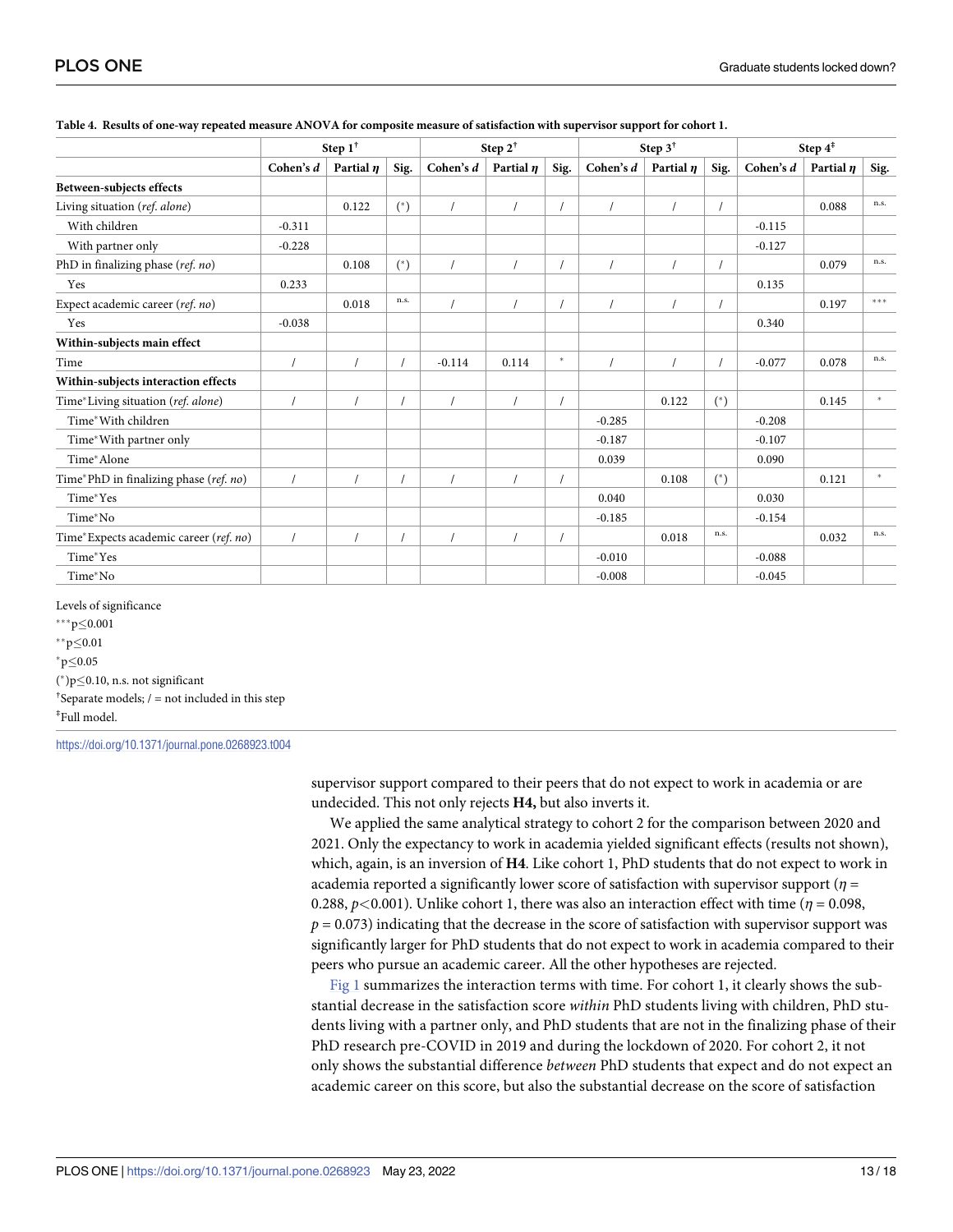<span id="page-13-0"></span>

Error bars represent 95% confidence intervals of means

**[Fig](#page-12-0) 1. Estimated marginal means of score of satisfaction with supervisor support over time.**

<https://doi.org/10.1371/journal.pone.0268923.g001>

with supervisor support over time *within* PhD students that do not expect an academic career.

## **Discussion**

PhD students' satisfaction with supervisor support is an important indicator of their wellbeing. It reflects how well they feel supported in doing their doctoral research. This support came under pressure during the COVID-19 pandemic  $[1-4]$ . PhD students' already high stress levels [\[28\]](#page-17-0) might increase even further by the consequences of the COVID-19 pandemic [[42\]](#page-17-0). Many PhD students found themselves in situations that might have given rise to increased need of supervisor support. In line with existing research on the challenges of the COVID-19 pandemic for PhD students [\[7,](#page-16-0) [8](#page-16-0), [23–28\]](#page-17-0), we found a significant decrease in PhD students' satisfaction scores with supervisor support over time between 2019 and the onset of the COVID-19 pandemic in 2020 (i.e., cohort 1). However, multivariate analyses showed that this drop was caused by different groups of PhD students, which concurs with research that categorizes PhD students' worries and concerns in three categories: personal concerns, disruption of research activities, and career impact [[8](#page-16-0)]. Firstly, personal concerns, measured in this study as a challenging living situation, is most strongly associated with decreasing satisfaction with supervision This is in line with findings that report PhD students' concern about health of friends and family [[8](#page-16-0)] and findings about the daily family struggles of the COVID-19 restrictions [[43](#page-17-0), [44](#page-17-0)].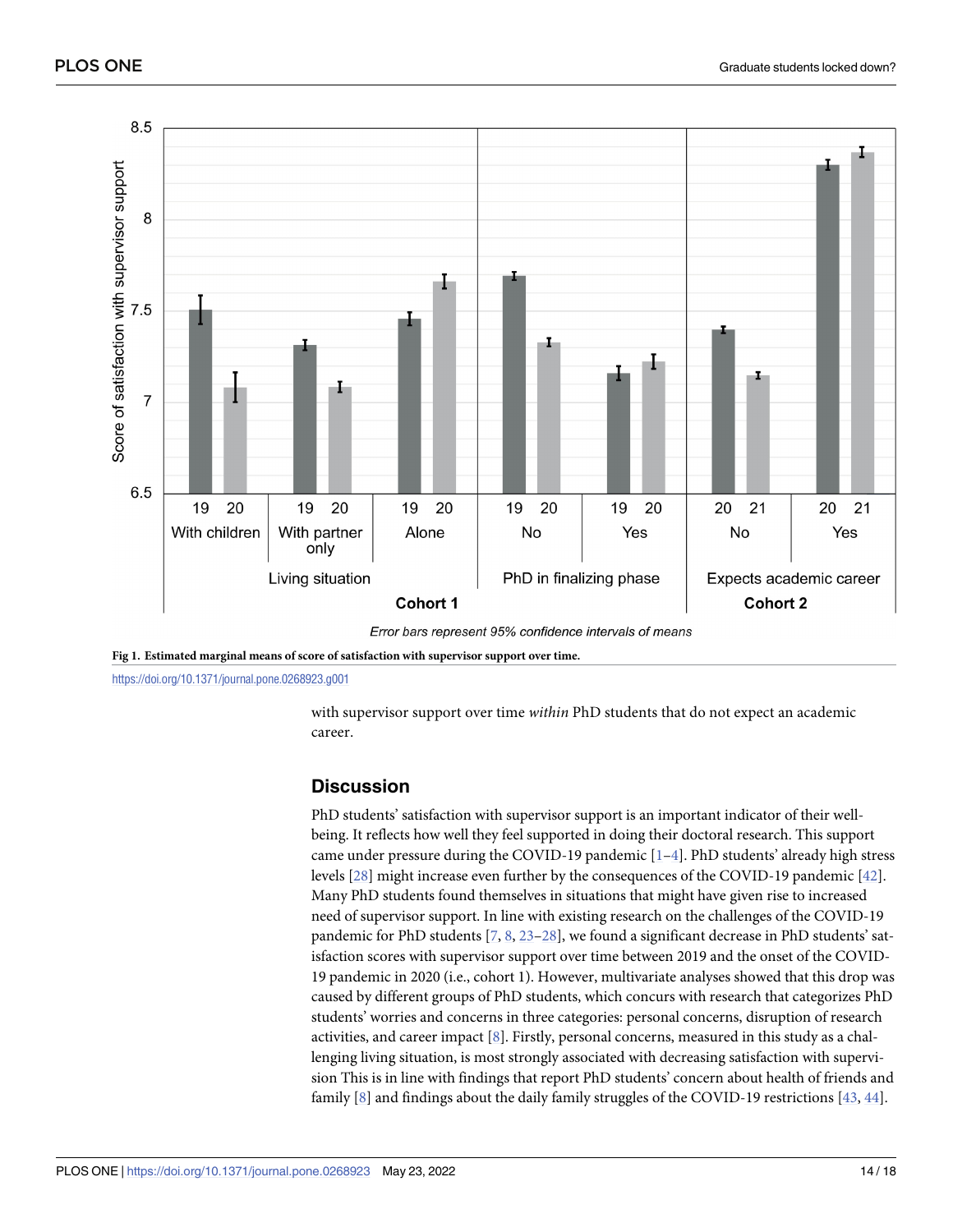<span id="page-14-0"></span>Indeed, PhD students that live with children reported the largest drop in satisfaction scores. Similarly, PhD students that live with a partner only, also reported a substantial drop in satisfaction scores. This suggests that it is the inflexibility and unpredictability that stems from being responsible for or taking into consideration other family members during a lockdown that causes a mismatch between expected and provided support by supervisors.

Secondly, PhD students that just got started or were gathering data reported a substantial drop in satisfaction scores over time. Satisfaction scores of PhD students in their finalizing phase of their doctoral research remained unchanged. Junior PhD students might have a higher need for support to become acquainted with the research group and meeting colleagues, to kick-off a research agenda, or to change a research plan vis-à-vis data collection method and period. In other words, PhD students' ignorance and uncertainty seem to play an important role in their assessment of–and consequent decrease in–the satisfaction score. This result suggests that the disruption of research activities due to the COVID-19 pandemic impacted junior PhD students most. Other studied consequences, such as the unproductivity of mandatory telework  $[4]$  and risk of working overtime  $[8, 23]$  $[8, 23]$  $[8, 23]$  $[8, 23]$  might be equally stratified by PhD students' seniority.

Thirdly, PhD students that ambition an academic career were not less satisfied with supervisor support measured over a period of COVID-related measures between 2020 and 2021 (i.e., cohort 2). This was unexpected because other studies revealed PhD students' increased concerns about career impact [\[8,](#page-16-0) [25\]](#page-17-0), which might give rise to a higher need for support. More worrisome is that PhD students without the ambition to pursue an academic career were much less satisfied with supervisor support over the same period. In other words, it seems that in a year of varying severity of COVID-19 restrictions and its impact on doing doctoral research, PhD students without an ambitious academic frame of reference are experiencing the negative impact of the COVID-19 pandemic to a greater extent.

The latter finding aligns with the idea that PhD students' motivation differ and that the resulting expectations cannot be met with a single approach [[31](#page-17-0)]. Indeed, this study also suggests that PhD students approach their doctoral research from at least two different frames of reference: as a trajectory of formation, learning and self-development versus an unconditional step to position themselves in the academic world. Both approaches require different levels of support from supervisors (and by extension from universities) and it is not inconceivable that the latter type of PhD student is easier to support in crisis situations than the former.

These findings point to policy challenges vis-à-vis PhD students. The results of the analyses of the first cohort clearly show that the COVID-19 pandemic has the potential to reinforce inequality and that a differentiated policy is needed to create and maintain a level playing field. Scholars indeed report on the need for both generalised and specific support running from financial assistance to mental health and pastoral support [[45](#page-17-0)] and the need to follow up on existing support and/or identifying new forms of support for PhD students would be beneficial [\[46\]](#page-17-0). However, the results of the second cohort reveal much less inequality. This raises the question how stable the results of the first cohort are and whether the impact of the COVID-19 pandemic varies across different phases of the pandemic (and within subgroups). This stresses the importance of cross-sectional or longitudinal follow up on this matter. In this study, the next wave may shed more light on this, but if the impact of the COVID-19 pandemic does indeed vary as the pandemic continues and is contained, it makes it more difficult to implement policies to mitigate the impact hereof.

This contribution is not without its limitations. The COVID-19 restrictions not only directly and indirectly impacted PhD students, but also supervisors themselves. The results clearly point in the direction that for some groups of PhD students, supervisor support during the COVID-19 pandemic was insufficient. It is conceivable that the mismatch between support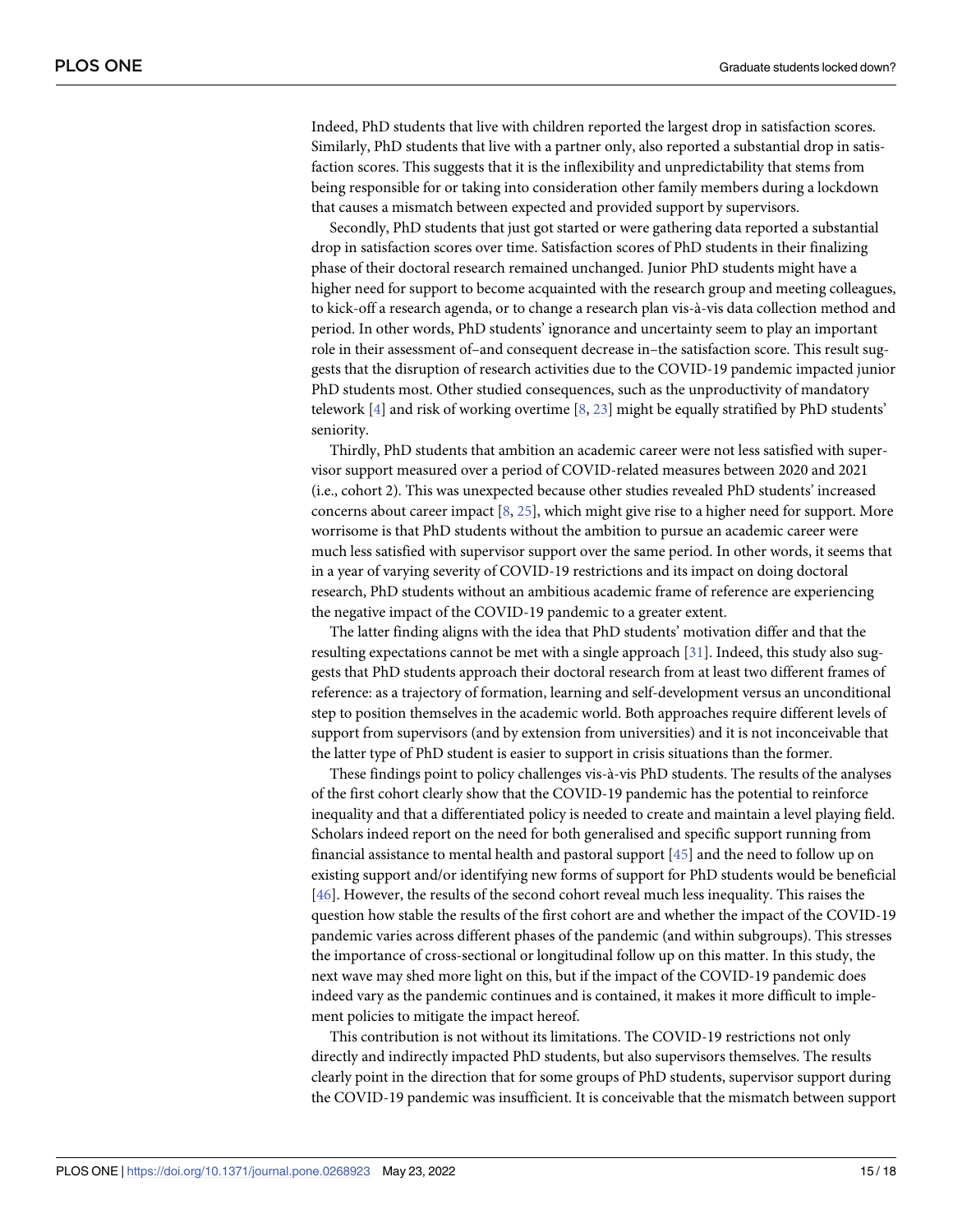not only arose from changing expectations from PhD students, but also from work-related challenges, such as online teaching, recording lessons, organizing exams in a safe way, and family- or health-related challenges amongst supervisors. Although supervisors have an important responsibility towards their PhD students, we do not want to underestimate the impact of the COVID-19 pandemic on themselves at any point. Future editions of the PhD Survey would benefit from further contextualization by at least investing the expectations of PhD students *and* those of their supervisors. Additionally, in its current form, not much is known about attrition of the sample. PhD students that faced a severe impact from the COVID-19 pandemic on their (work-)life and judged the support from their supervisor, and by extension the university, insufficient, might have dropped out between the 2020 and 2021 PhD Survey data collection. Linking future editions with university's administrative data would provide more information about attrition due to drop-out *versus* successful completion *versus* non-response in earlier waves.

## **Conclusion**

PhD students' satisfaction with supervisor support is an important indicator of their wellbeing. This study did not show a main effect of time on satisfaction with supervisor support following the unprecedent restrictions at the onset of the COVID-19 pandemic between 2019 and 2020 (reject H1a) nor after a year of relaxed and tightened restrictions between 2020 and 2021 (reject H1b). However, substantial interaction effects of time showed a stronger negative impact on satisfaction with supervisor support of the COVID-19 pandemic over time for PhD students who start their doctoral research or conduct or plan data collection (accept H3b) and PhD students in living situations in which they bear multiple responsibilities (accept H5b) between 2019 and 2020, and for PhD students who do not expect a career in academia (accept H4) between 2020 and 2021. No interactions of time were found for doctoral schools (accept H2) indicating that PhD students in all university departments faced COVID-19 related challenges, or for nationality (reject H6) and gender (reject H7). Finally, satisfaction with supervisor score did not vary between PhD students in different phases of their PhD trajectory (reject H3a) or in different living situations (reject H5a) regardless time.

In times of crises, which affects both PhD students and supervisors, special attention needs to be paid to PhD students who are extra susceptible to uncertainties because of their junior status or personal situation, and especially those PhD students for whom doctoral research is a trajectory of formation and self-development instead of a steppingstone to position themselves in academia.

## **Author Contributions**

**Conceptualization:** Theun Pieter van Tienoven, Joeri Minnen, Bram Spruyt.

**Data curation:** Anaïs Glorieux, Joeri Minnen.

**Formal analysis:** Theun Pieter van Tienoven.

**Funding acquisition:** Theun Pieter van Tienoven, Joeri Minnen, Bram Spruyt.

**Investigation:** Anaïs Glorieux, Petrus te Braak.

**Methodology:** Joeri Minnen, Petrus te Braak.

**Project administration:** Anaïs Glorieux, Petrus te Braak.

**Software:** Joeri Minnen.

**Supervision:** Bram Spruyt.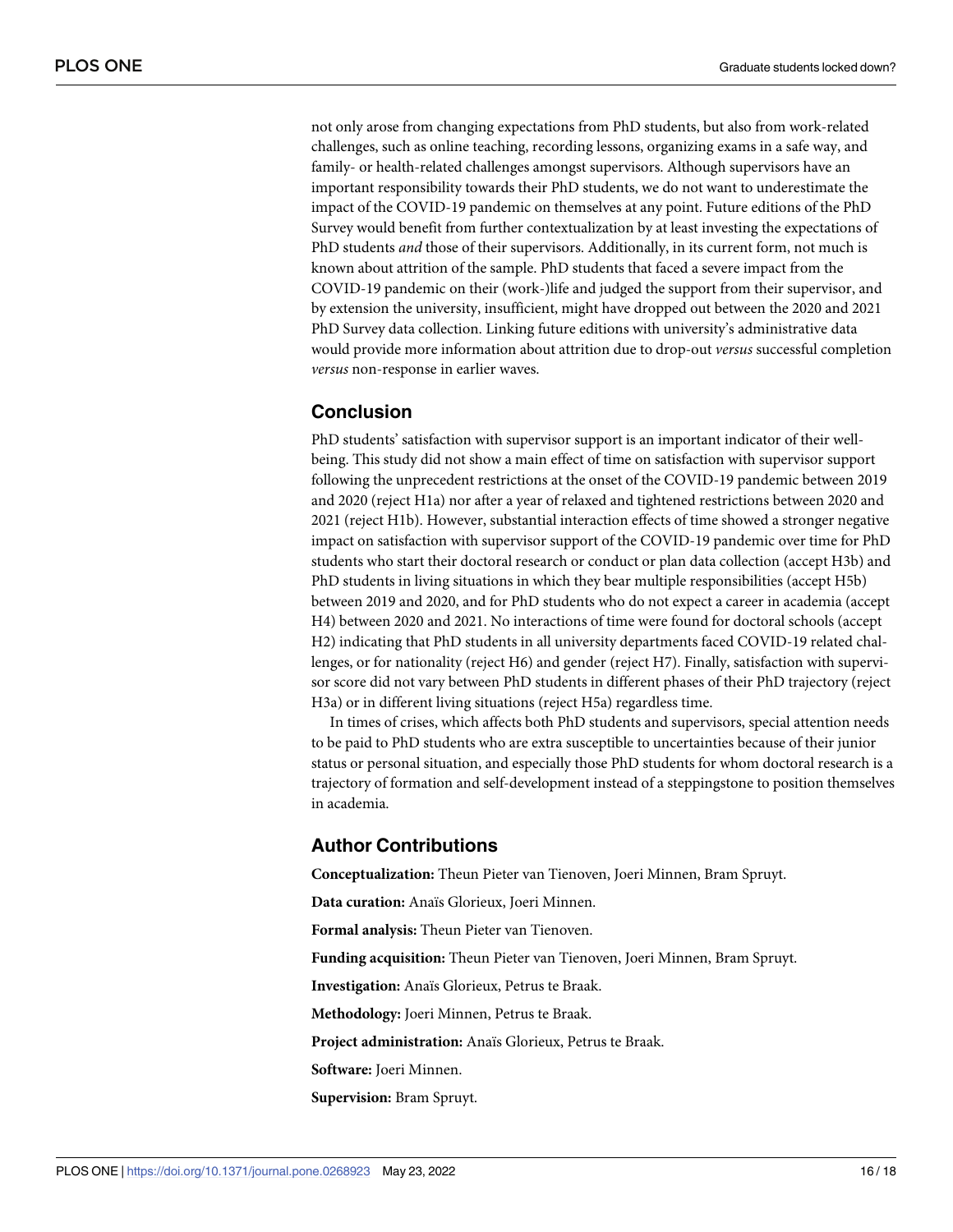<span id="page-16-0"></span>**Writing – original draft:** Theun Pieter van Tienoven.

**Writing – review & editing:** Anaïs Glorieux, Joeri Minnen, Petrus te Braak, Bram Spruyt.

#### **References**

- **[1](#page-2-0).** Aydemir D, Ulusu NN. Commentary: Challenges for PhD students during COVID-19 pandemic: Turning crisis into an opportunity. Biochem Mol Biol Educ. 2020; 48(5):428–9. [https://doi.org/10.1002/bmb.](https://doi.org/10.1002/bmb.21351) [21351](https://doi.org/10.1002/bmb.21351) PMID: [32271978](http://www.ncbi.nlm.nih.gov/pubmed/32271978)
- **2.** Chan C, Oey NE, Tan E-K. Mental health of scientists in the time of COVID-19. Brain Behav Immun. 2020; 88:956. <https://doi.org/10.1016/j.bbi.2020.05.039> PMID: [32405151](http://www.ncbi.nlm.nih.gov/pubmed/32405151)
- **[3](#page-6-0).** Cheng C, Song S. How early-career researchers are navigating the Covid-19 pandemic. Mol Plant. 2020; 13(9):1229. <https://doi.org/10.1016/j.molp.2020.07.018> PMID: [32730995](http://www.ncbi.nlm.nih.gov/pubmed/32730995)
- **[4](#page-3-0).** Paula JR. Lockdowns due to COVID-19 threaten PhD students' and early-career researchers' careers. Nat Ecol Evol. 2020; 4(8):999. <https://doi.org/10.1038/s41559-020-1231-5> PMID: [32493949](http://www.ncbi.nlm.nih.gov/pubmed/32493949)
- **[5](#page-1-0).** Elias S. Cultivating mentorship, cooperation, and community during COVID-19 and beyond. Cell Stem Cell. 2021; 28(5):802–4. <https://doi.org/10.1016/j.stem.2021.04.016> PMID: [33961764](http://www.ncbi.nlm.nih.gov/pubmed/33961764)
- **[6](#page-1-0).** Lee A. How are doctoral students supervised? Concepts of doctoral research supervision. Stud High Educ. 2008; 33(3):267–81.
- **[7](#page-1-0).** Börgeson E, Sotak M, Kraft J, Bagunu G, Biörserud C, Lange S. Challenges in PhD education due to COVID-19-disrupted supervision or business as usual: a cross-sectional survey of Swedish biomedical sciences graduate students. BMC Med Educ. 2021; 21(1):1–11.
- **[8](#page-6-0).** Suart C, Nowlan Suart T, Graham K, Truant R. When the labs closed: graduate students' and postdoctoral fellows' experiences of disrupted research during the COVID-19 pandemic. FACETS. 2021; 6 (1):966–97.
- **[9](#page-1-0).** Dericks G, Thompson E, Roberts M, Phua F. Determinants of PhD student satisfaction: the roles of supervisor, department, and peer qualities. Assess Eval High Educ. 2019; 44(7):1053–68.
- **[10](#page-1-0).** Evans TM, Bira L, Gastelum JB, Weiss LT, Vanderford NL. Evidence for a mental health crisis in graduate education. Nat Biotechnol. 2018; 36(3):282–4. <https://doi.org/10.1038/nbt.4089> PMID: [29509732](http://www.ncbi.nlm.nih.gov/pubmed/29509732)
- **[11](#page-2-0).** McCallin A, Nayar S. Postgraduate research supervision: A critical review of current practice. Teach High Educ. 2012; 17(1):63–74.
- **[12](#page-2-0).** Heath T. A quantitative analysis of PhD students' views of supervision. High Educ Res Dev. 2002; 21 (1):41–53.
- **[13](#page-2-0).** Åkerlind G, McAlpine L. Supervising doctoral students: Variation in purpose and pedagogy. Stud High Educ. 2017; 42(9):1686–98.
- **[14](#page-2-0).** Bedggood RE, Donovan JD. University performance evaluations: what are we really measuring? Stud High Educ. 2012; 37(7):825–42.
- **[15](#page-5-0).** Zhao CM, Golde CM, McCormick AC. More than a signature: How advisor choice and advisor behaviour affect doctoral student satisfaction. J Furth High Educ. 2007; 31(3):263–81.
- **[16](#page-2-0).** Taylor RT, Vitale T, Tapoler C, Whaley K. Desirable qualities of modern doctorate advisors in the USA: a view through the lenses of candidates, graduates, and academic advisors. Stud High Educ. 2018; 43 (5):854–66.
- **[17](#page-2-0).** Gunnarsson R, Jonasson G, Billhult A. The experience of disagreement between students and supervisors in PhD education: a qualitative study. BMC Med Educ. 2013; 13(1):1–8. [https://doi.org/10.1186/](https://doi.org/10.1186/1472-6920-13-134) [1472-6920-13-134](https://doi.org/10.1186/1472-6920-13-134) PMID: [24074051](http://www.ncbi.nlm.nih.gov/pubmed/24074051)
- **[18](#page-2-0).** Hockey J. Establishing boundaries: problems and solutions in managing the PhD supervisor's role. Camb J Educ. 1994; 24(2):293–305.
- **[19](#page-2-0).** Zu´niga-Gonzalez CA. The role of the mediator and the student in the face of new educational scenarios: COVD-19. Revista Electrónica Calidad En La Educación Superior. 2021; 12(2):279–94.
- **[20](#page-2-0).** Heidari E, Mehrvarz M, Marzooghi R, Stoyanov S. The role of digital informal learning in the relationship between students' digital competence and academic engagement during the COVID-19 pandemic. J Comput Assist Learn. 2021; 37(4):1154–66. <https://doi.org/10.1111/jcal.12553> PMID: [34230741](http://www.ncbi.nlm.nih.gov/pubmed/34230741)
- **[21](#page-2-0).** Omar HA, Ali EM, Belbase S. Graduate Students' Experience and Academic Achievements with Online Learning during COVID-19 Pandemic. Sustainability. 2021; 13(23):13055.
- **[22](#page-2-0).** van Rooij E, Fokkens-Bruinsma M, Jansen E. Factors that influence PhD candidates' success: the importance of PhD project characteristics. Stud Contin Educ. 2021; 43(1):48–67.